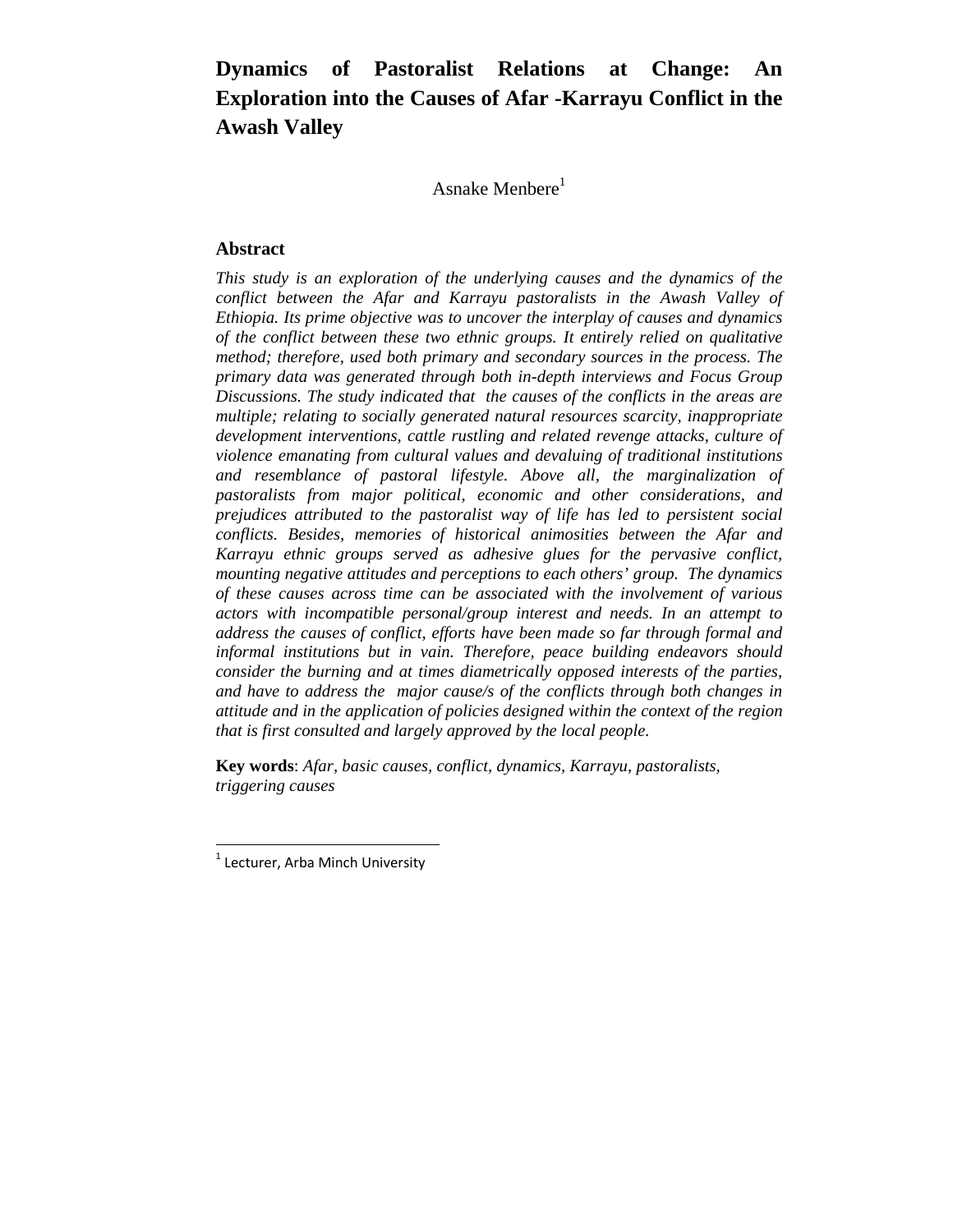# **Introduction**

The Afar region is located in the North Eastern part of Ethiopia sharing international borders with Eritrea and Djibouti. In terms of area coverage, the Afar region is the fourth largest region in the country with a total area of 100,860 square kilometers. It is structured into 5 zones and 29 *Woredas*. The Karrayu on the other hand inhabit the Fentale *Woreda* which is situated in Eastern Showa Zone of the Oromia regional state. This *woreda* has a total of 20 *Kebeles,* out of which 10 are inhabited by pastoralists, 8 by agro-pastoralists and the remaining two are urban *Kebeles*. These two regional states share boundaries. The Karrayu often refer to the Afar as their 'eternal' enemies and inter-group disputes are driven by competing claims over water points and rangeland resources. Conflicts between Afar and Karrayu have been taking place for the last six decades. In fact, of the many areas in Ethiopia which have been prone to such violent conflict, the Middle Awash Valley, a home for pastoralists, agro-pastoralists, and cultivators, is recorded among the inexorable. Ayalew (2001), Buli, (2001) and Getachew (2001) in their studies asserted that the Afar and Karrayu Oromo have been traditional enemies that engaged in intermittent raids and counter raids.

## **Statement of the Problem**

The Afar-Karrayu conflict is explained in terms of competition for scarce resources. In his seminal work on the Karrayu, Ayalew (2001) rightly argued that the underdog status of the pastoralists in the Awash valley has considerably shaped their relations and aggravated inter-ethnic conflicts in the area. As the same source stated, development interventions carried out in the Awash Valley, specifically the ever-expanding of commercial farms worsened the conflict. Corroborating Ayalew's view, Buli (2001) adds the role of culture, especially prior to the launching of state farms in the area, in the conflict between the groups in focus.

Furthermore, as many scholars (Asnake 1994, Merera 2003, Bahiru 2008) have argued, the ethno federalism presented as a solution to the perennial ethnic questions, has saddled the existing ethnic problems, by giving it a new dimension. This new dimension is partly asserted by Markakis (1994) who remarks on the necessity of looking at the factors of pastoral communities' conflict beyond the old agitating reasons such as warrior ethos and disagreement upon pasture land and water; as they began to act in collaboration with other social groups and across ethnic boundaries, which marks a departure from the traditional practice.

However, despite the growing interest in the study of inter-ethnic conflicts, yet much is left either unstudied or scantily addressed. Although, conflict is a

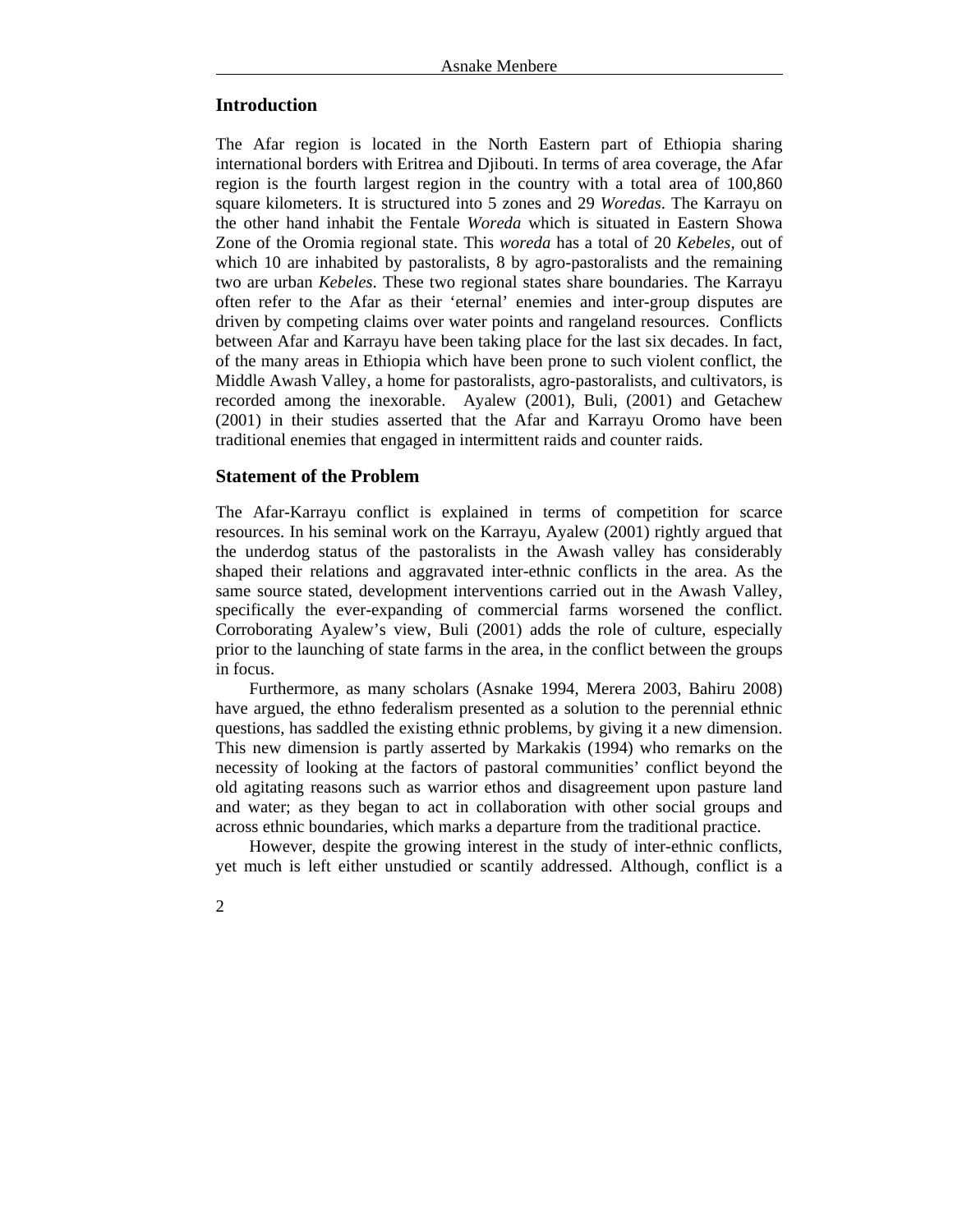critical problem of the country in general and the study areas in particular, less is known about the nature and underlying causes of these conflicts. Furthermore, apparent expressions of power asymmetry, land and territorial annexation as reflection of this, and basically resource as an underpinning cause fueling conflicts and contributing factors related to geo-political, historical and cultural factors are taken in composite to explain the case at hand. Research questions include: What are the underlying roots and the immediate triggering causes of these conflicts? What explains the dynamics of these conflicts? Hence, the studies made so far are general and they give a very limited account on the causes of the Afar-Karrayu conflict. Therefore, there exists a knowledge lacuna. The broad objective of the present study is to uncover the interplay of causes, causal relations and dynamics of Afar-Karrayu conflict including the security implication on the region at large.

#### **Theoretical Literature Review**

Existing theoretical frameworks of conflicts are about civil war, political instabilities including coups d'état and/or inter-border conflicts. Conflicts are inherent in any society. Conflict can be physical, verbal, and emotional struggle between individuals or groups that have actual or perceived incompatibility of values, needs, interests and goals to the actualization of competition over scarce resources, power and influence (King Mary and Ebrima Sall ed. 2005). Given that societies are inherently heterogeneous entities, incompatibility of interests and hence conflict prevails in any country at any time. But conflict of interest is only a necessary condition for violent conflict to take place. The essential condition is the difference in the capacity of countries and communities and their institutions to manage conflicts. In some countries violent conflicts do not recur. In others they are dynamically sustained, evolving to a conflict trap (Collier, 2007).

In an attempt to understand conflicts, various theoretical frameworks have been put forward. One such framework is strategic conflict assessment (SCA), which is a holistic and systematic basis for analyzing the structures, actors and dynamics of conflict, using a multi-disciplinary approach. These structures include the security, political, economic, and social forces that underlie conflict (DFID, 2002).

A number of literary works have attempted to explain civil wars and interborder conflicts in terms of greed theory, which is a lust for control and possession of strategic resources such as oil and mineral resources. However, whether this theory holds true for conflict in pastoralist context is debatable.

In the pastoralist context, conflict among groups involves fighting for resources, which apparently may be interpreted as greed. But in many cases, pastoralists fight for access to critically scarce resources in a given area and at a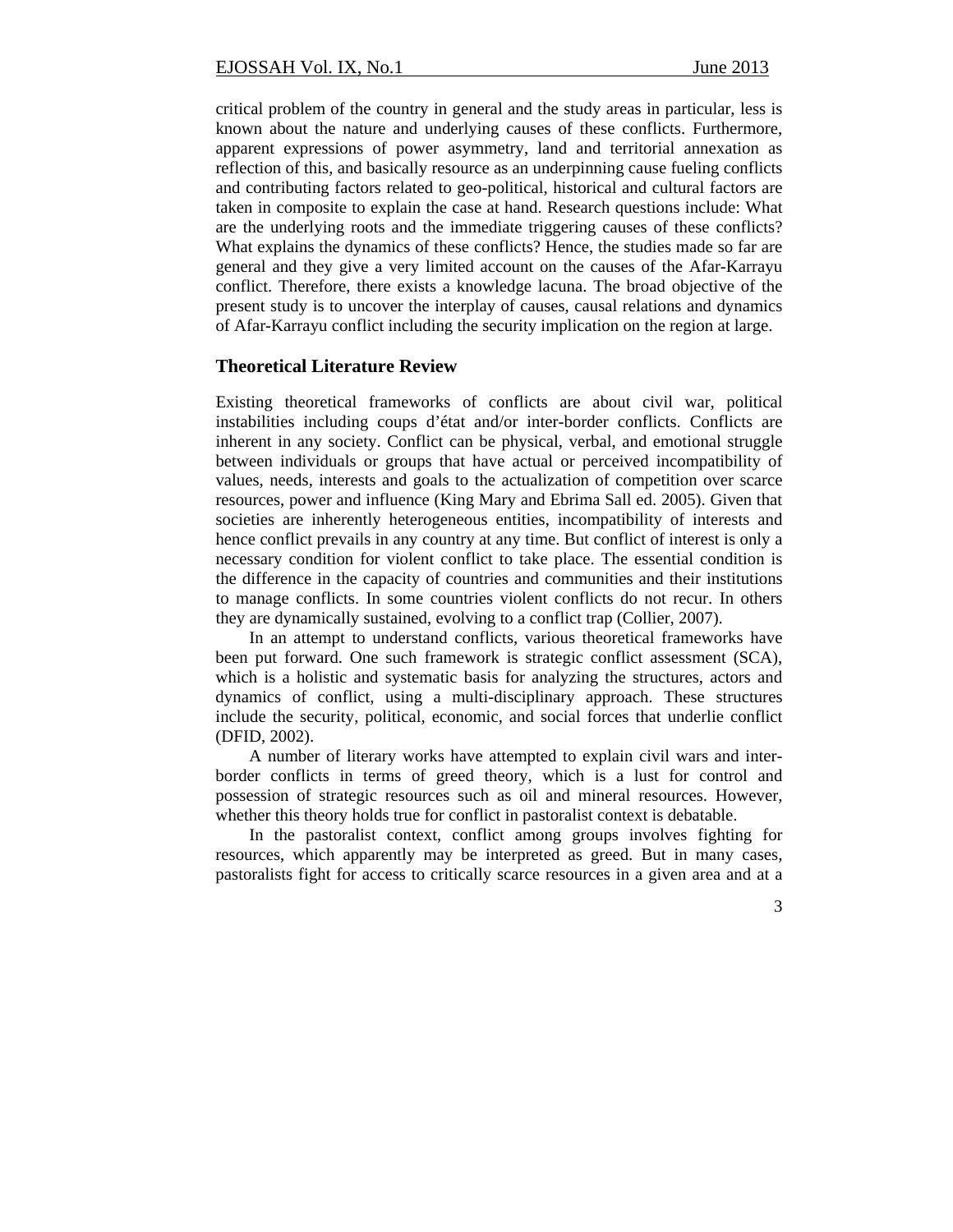given time. In other words, the fighting is for temporal access to resources and not control and possession of pastoralist resources. The quest for survival that dictated the degradation of rangelands and the lack of alternative sources of livelihoods as well as the weak institutional capacity to prevent and contain inter-group conflict cannot be explained by greed, since greed and need are different concepts.

The other version of conflict analysis approach is the grievance hypothesis, which attempts to explain civil wars and related politically motivated fighting. However, inter-ethnic conflicts in the pastoralist context are not fully explained by this grievance hypothesis. Accordingly, this study attempts to explain this intergroup conflict in terms of the initial state of underdevelopment, the process of impoverishment, and degradation of the natural resource bases of pastoral economy, as well as inadequate development endeavors and poor governance in development management (Collier 2007).

# **Empirical Literature Review**

4

Different case studies try to explain causes of inter-group conflicts in terms of different factors and processes. Some understand the causes of conflict as interethnic polarization, and argue that the ethnic-based federal arrangement has polarized inter-ethnic relationships, leading to conflicts. Some other studies explain conflict in terms of the interplay between a number of factors, including ethnicity, clan structure, politics, and resource shortage (Medhane 2006, Hangman 2005, 2007, Mohammud 2004, Kassahun and Tegegn 2006).

For years, studies have also been conducted on the ethnic conflicts in the Awash Valley; and many of the studies look at the Karrayu conflict from the "marginalization of herders approach". As such (Ayalew 2001, Bekele 2008, Alemmaya 2008) all blamed the commercial land expansion policies of governments since the imperial regime for the root causes and intensification of the Karrayu's conflict with their neighbors such as the Afar, the Argoba, the Arsi and occasionally the Issa Somali. In the same fashion, Melaku also declared that "pastoralists are faced with a double-edged marginalization: first, as a member of the 'dominant ethnic groups' and second as pastoralists". For him, as one of the dominant ethnic groups in Ethiopia, they faced national oppression while as pastoralists, they are considered as 'uncivilized' and neglected by the dominant ruling classes that in the end they face both intra-ethnic and inter-ethnic conflicts (Melaku, 2001).

The aforementioned reductionist view of marginalization runs a risk of overgeneralization as it neglected environmental, cultural, social, security and other factors as causes of conflicts in pastoral areas. As a result, some writers tried to reconcile the marginalization paradigm with other specific factors. Ali (1994)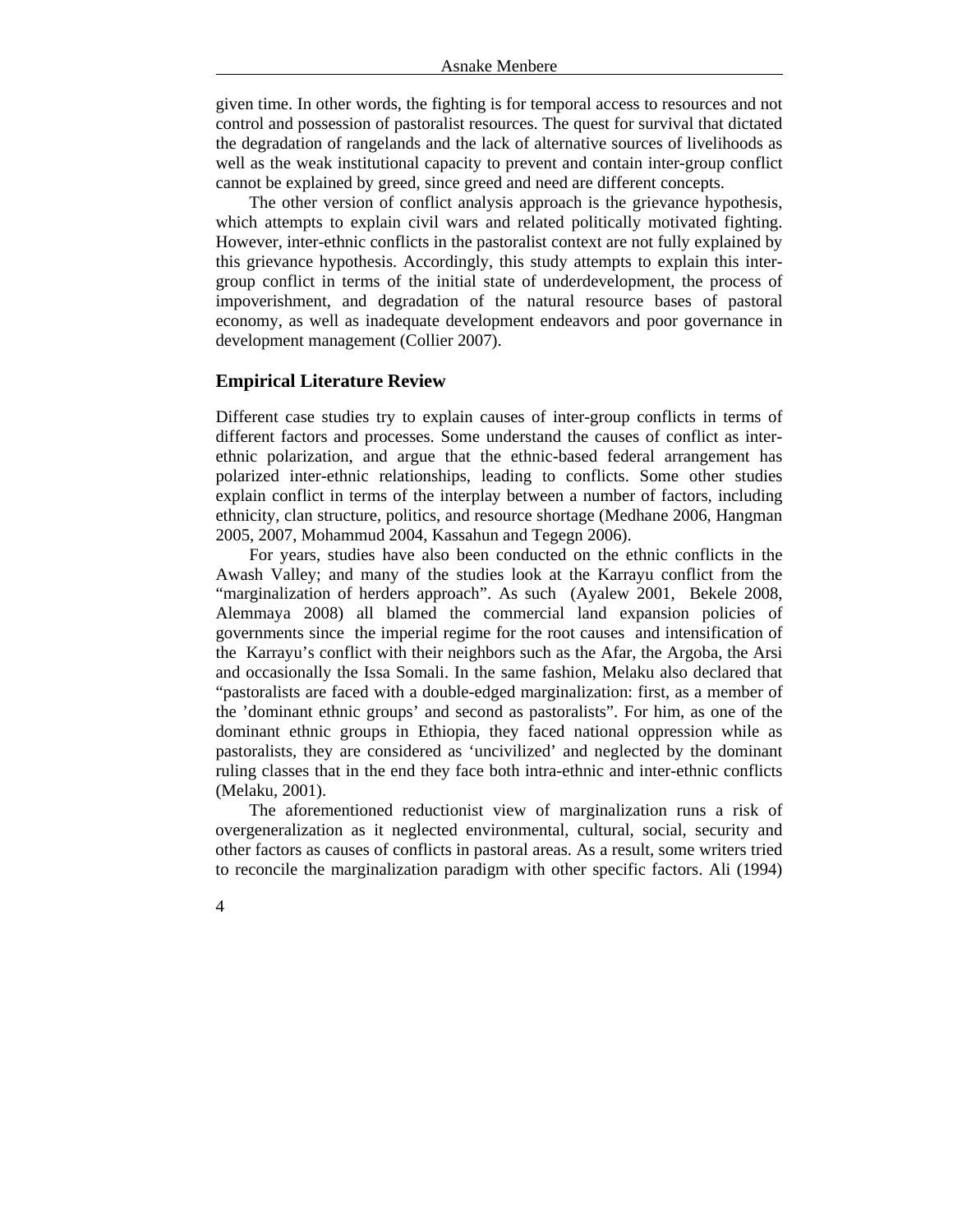for example analyzed the multiple impacts of the large-scale mechanized irrigation schemes in the Awash Valley with environmental alienation. His work contained detailed analysis of how environmental vulnerability of producers, coupled with external factors like the policy environment, will eventually cause and aggravate conflicts between and among producer communities. In the same token, Baxter (1999), cited in Kebede (2005), stated that fighting and raiding have been regular features in these areas particularly in the dry season and in the prolonged drought years. In addition to these environmental analyses, the role of warfare, culturally motioned livestock raid, livestock raid to restock after drought and cattle epidemic and other internal agitating factors are also well addressed by writers like Buli (2001) and Gamaldin (1993).

From the general observation of the above cases, there is one important conclusion we should draw as far as analyzing different cases of conflict in Ethiopia is concerned. This is the fact that parallel to the diversity of the production systems, the population profiles and the different roles played by indigenous and state institutions, the nature and causes of conflict escalations varies with the geographic and administrative differences of various case areas in the country. Accordingly, one or the other approach may apply asymmetrically for analysis of the situation in case areas.

# **Methodology**

The methodology adopted in this study is a qualitative one. To use the words of Holliday, 'in opposition to the notion of survey in quantitative research, in the qualitative one the aim is to go deep into a definable setting in which phenomena can be placed meaningfully within a specific environment. Such an environment can be groups of people, institutions, cases, geographic areas and communities' (2002). Other scholars like Flick (2002) also stressed the advantages of the qualitative approach in the study of social relations and in easily attaining the perspectives of the participants and their diversity. Hence, my study employs a qualitative research design and the data is analyzed qualitatively.

In the sampling process, the two *woredas* (Fentale and Awash) were represented by six *kebeles* by taking three from each *woreda.* The selection of key informants was through purposive sampling, a non probabilistic method. To qualify this purpose, snowball sampling was used as I relied on my first contact persons, i.e. village chiefs that they in turn helped me to identify and contact with other key informants in each parish. Therefore, the traditional *Gada* leaders of Karrayu, clan leaders in Afar, religious leaders, chiefs, counselors, and government appointed provincial administrators, political representatives and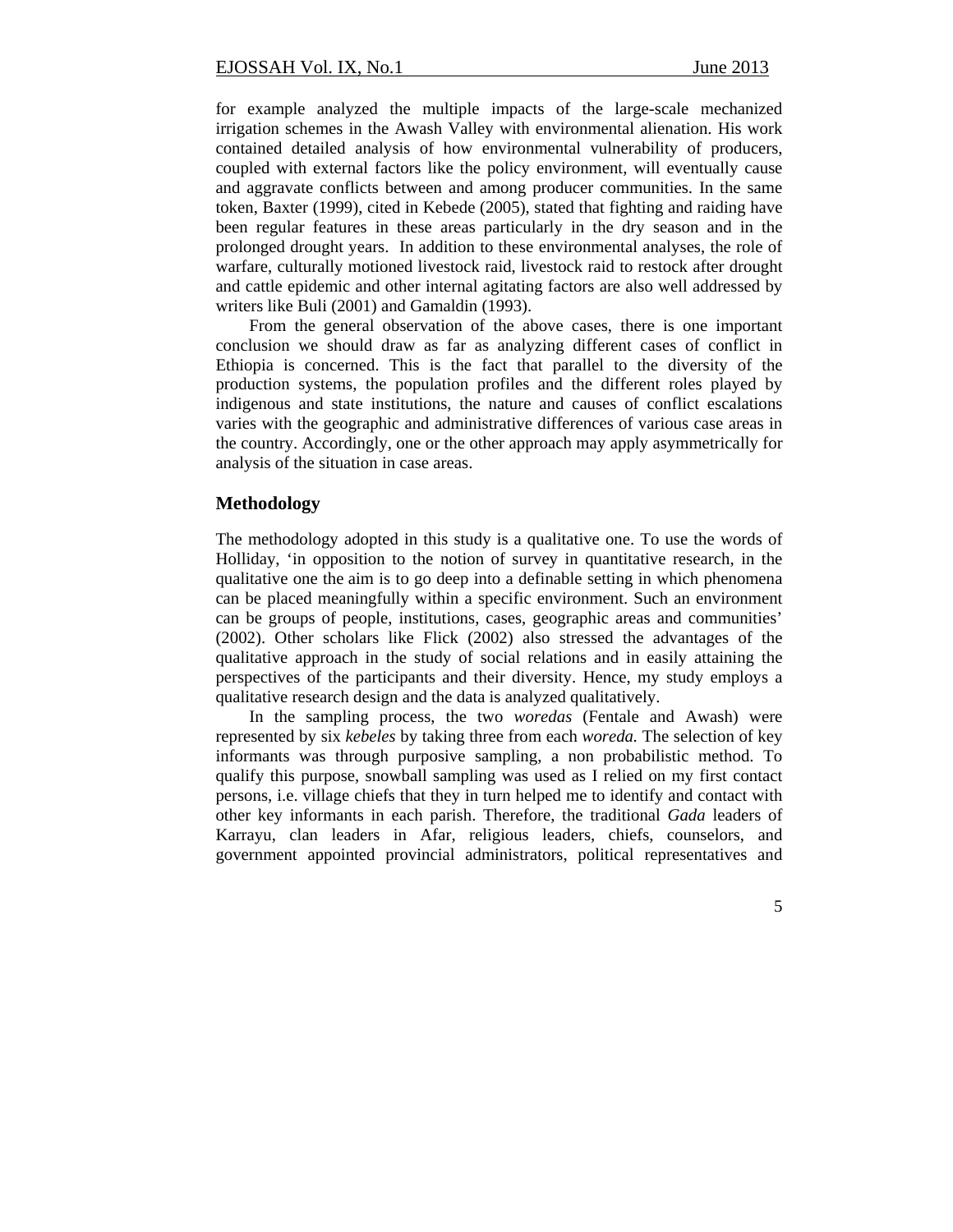members of peace committees and others who were directly or indirectly affected by the conflict were included.

In the data gathering process, due attention was paid to attain information regarding the genesis, sole factors in current conflict, historical state of affairs between the two communities. The empirical data was collected through employing different techniques throughout the fieldwork which lasted 45 days.

One set of the instruments used to collect data was unstructured and semistructured interviews with key informants. Viable interviews were held with elders of the community who are the opinion leaders in the traditional arena as they participate in the daily management of community affairs. One of the easing factors for viability of most interviews was that most of the elders were willing to participate in the interviews as they assumed it is a good opportunity to teach their customs as well as preserving the traditional knowledge. In addition to this, the researcher's ability of communication in Afaan Oromo and the availability of effective field assistant further eased the in-depth-interview with the key informants.

Two group discussions (FGD) were conducted in each of the study areas, including different community elders. Inter-ethnic conflict is a very sensitive issue which demands a critical weighing of information; participants chose to cooperate in the safest way possible. As such, for the purpose of data triangulation and methodological merit, FGD has 'high face validity'. So, findings of the present study were based essentially on interviews and discussion with individual key informants. The primary data sources were complemented with an extensive review of literature, documents and secondary data sources.

The analytical approach was dictated by the nature of the data. Since the data set is essentially qualitative, the approach was explorative and analytical, probing into the issues, root causes and logical relationships of issues.

# **Major Findings**

#### **Underlying Causes of Pastoral Conflict: Afar and Karrayu in Context**

It is undisputed that conflict is a complex and dynamic social process. Consequently, the investigation of its causes should be done without succumbing to the 'tyranny' of single-cause explanations. In other words, the causes for a conflict are multifold. These multiple causes for conflict can be roughly classified as inherent and proximate causes based on the degree of their contribution to the prevalence, recurrence as well as intensity of conflict as a phenomenon. Inherent causes are causes which create the material conditions for conflict in a dynamic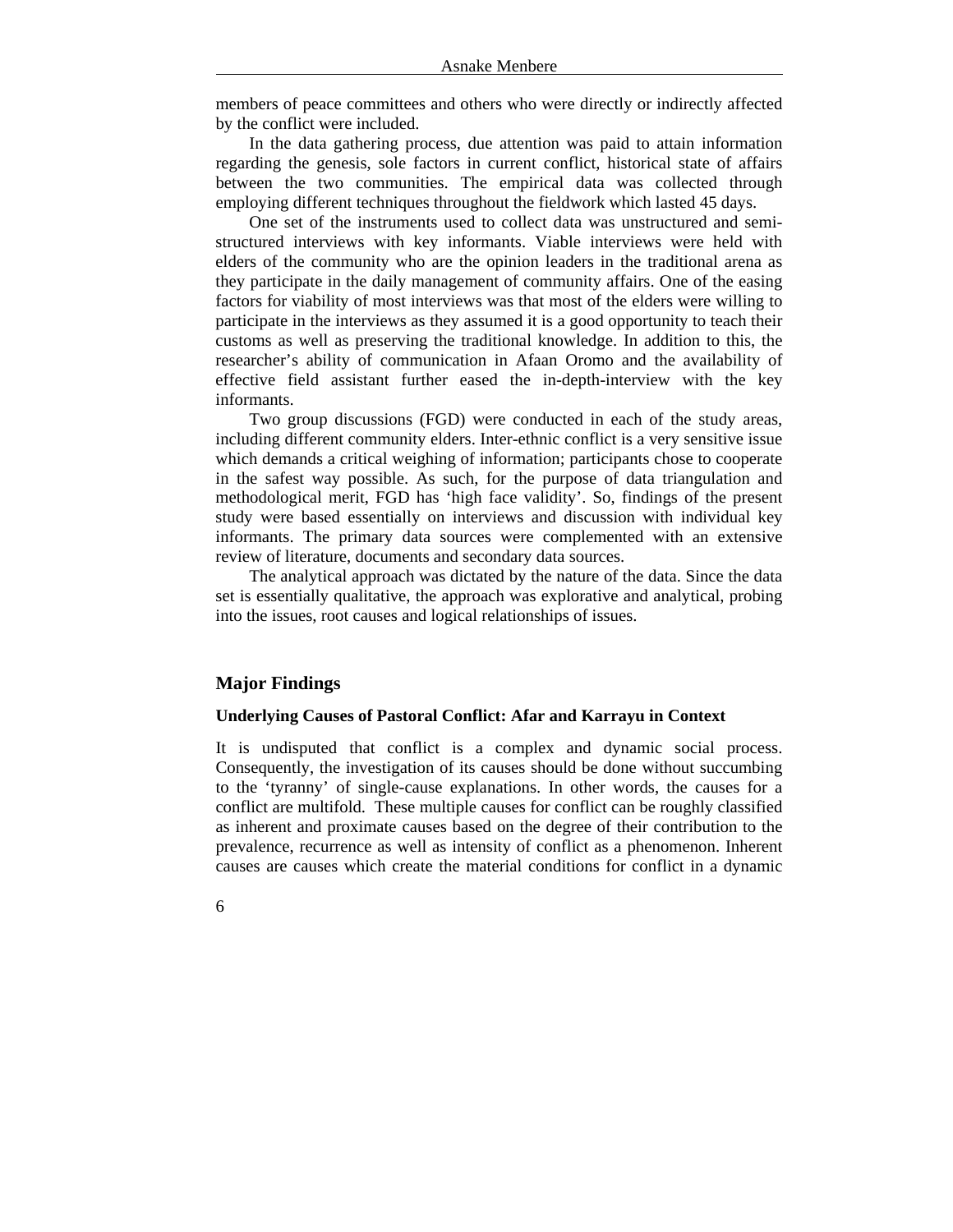process. Proximate causes, on the other hand, are the psychological conditions resulting in behavioral changes for conflict. The relationship between the two is explainable by the fact that prevalence of inherent causes by itself does not lead to conflict while the proximate causes cannot exist without inherent causes.

# **Underlying Economic Causes of the Conflict**

## **Inconsiderate Development Policies**

There are two contradictory positions on pastoralism in Africa and the strategies these pastoralists have on natural resource management. On the one hand, pastoralists have been criticized for degradation of land because it is assumed that they are fond of augmenting their livestock and over-exploiting or overgrazing pastures. On the other hand, the alternative view is that pastoralists have endured for centuries because they have been subjected to different adaptation strategies and hence have developed a good management of their own land (Helland 1997). The first view is advanced by scholars advocating "tragedy of the commons" especially ecologists, and the second is advanced by social anthropologists and political ecologists. Most of them, however, share the fact that governments consider pastoralists to be poor without having a better understanding of pastoral way of life. Hence, development interventions were/are largely made usually without taking the issue of pastoralist rights into consideration. Consequently, the pastoralist and semi-pastoralist Afar and Karrayu have been repeatedly deprived of their right to hold and use their grazing lands and access to water points due to the inconsiderate state economic development policies and intervention strategies.

The trend in such an endeavor started in the imperial regime and continued till the present and it will be briefly analyzed here. To have a direct presence in the area, the imperial government established the Awash Valley Authority (AVA), which was legally empowered to administer, manage and take charge of the irrigational development projects, game reserves and National Parks located within the main fertile lands of the Awash Valley and its surroundings (Ayalew 2001). This phenomenon led to the eviction of pastoralists from their traditional grazing lands and water stations. This brought to the pastoralists a socially generated scarcity that in turn exacerbates competition and conflicts among the two pastoral groups in the area. At that time, advancing economic modernization for a country like Ethiopia was assumed through the transformation of its 'traditional sector' of agriculture into mechanized one that could attract foreign concessionaries. After assuming power in 1974, the Military junta controlled state power and continued large-scale irrigation schemes especially in the Middle and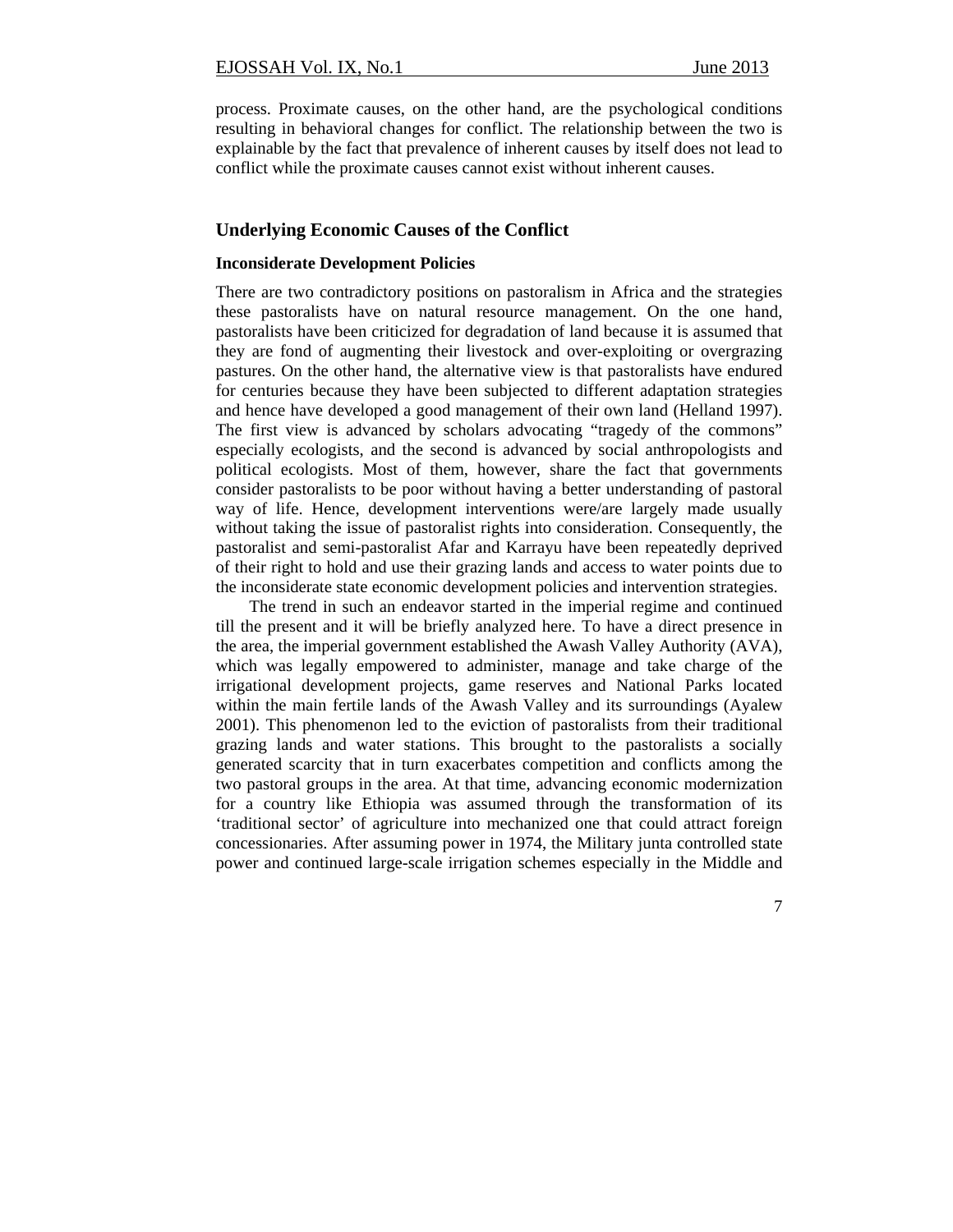Lower Awash valleys. The previously foreign owned adjacent companies were nationalized and declared to be property of the state (Kassahun and Tegegn 2003). Similarly, the overthrow of the Derg in 1991 only ended up dissolving some of the state agencies. And the estates and enterprises were reorganized to function as autonomous entities in themselves under state ownership.

The above trend analysis explains the cause for violent conflicts among the Afar and Karrayu versus the State and between the Afar and Karrayu themselves. It can also elucidate the fact that those interventions were made and imposed by the government on pastoralists without their involvement and with little or no regard to their way of life that ultimately resulted in enhanced group conflicts and violent confrontations between and among pastoralists.

Conflict between Afar and Karrayu ethnic groups is not only due to these inconsiderate policies but also attributed to the question of equity i.e. lack of equal benefit from these state oriented development projects. According to one of the Karrayu elders<sup>2</sup>, whenever pastoralist communities of the two antagonistic groups failed to equally benefit, for instance, from the neighboring *Kesem Kebena* development project, conflicts arise. The Karrayu in this regard complained as being disadvantaged especially after the Karrayu daily laborers were dismissed from the project by the federal government in 2004 due to individual clashes with Afar. This became an issue of debate that has not been settled yet. The Karrayu as a result argued that, they are relatively more deprived. Such feelings of deprivation are the result of comparisons with other groups, in our case Afar. Thus, conflict among pastoralist and agro-pastoralists is associated with the ever expanding of commercial farms, national parks and game reserves. One of the officials<sup>3</sup> in Fentale *woreda* asserts his view in relation to the inconsiderate expansion of commercial farms, game reserves, national parks and development projects like *kesem kebena* and its impact on pastoralist life as:

Given the growing size of human population with declining climatic assets and resource base, the expansion of commercial farms has destabilizing effect along

<sup>3</sup> Haji Tedecho Gutto is currently an administrator of Fentale woreda. He is an *Ittu* Oromo. He offered me ample information on the impact of inappropriate policies on the pastoralist life. He was interviewed on 22 December 2009 in his personal residence at Matahara.



<sup>&</sup>lt;sup>2</sup> The claim over unequal benefit from the *Kessem Kebena* project was obtained from the interview with Haji Mussa Guro, who is known for his oratorical skill. He is a clan leader in *Haro Karsa* Kebele of Fentale woreda. The discussion was conducted on 10 December 2009 at *Haro karsa*.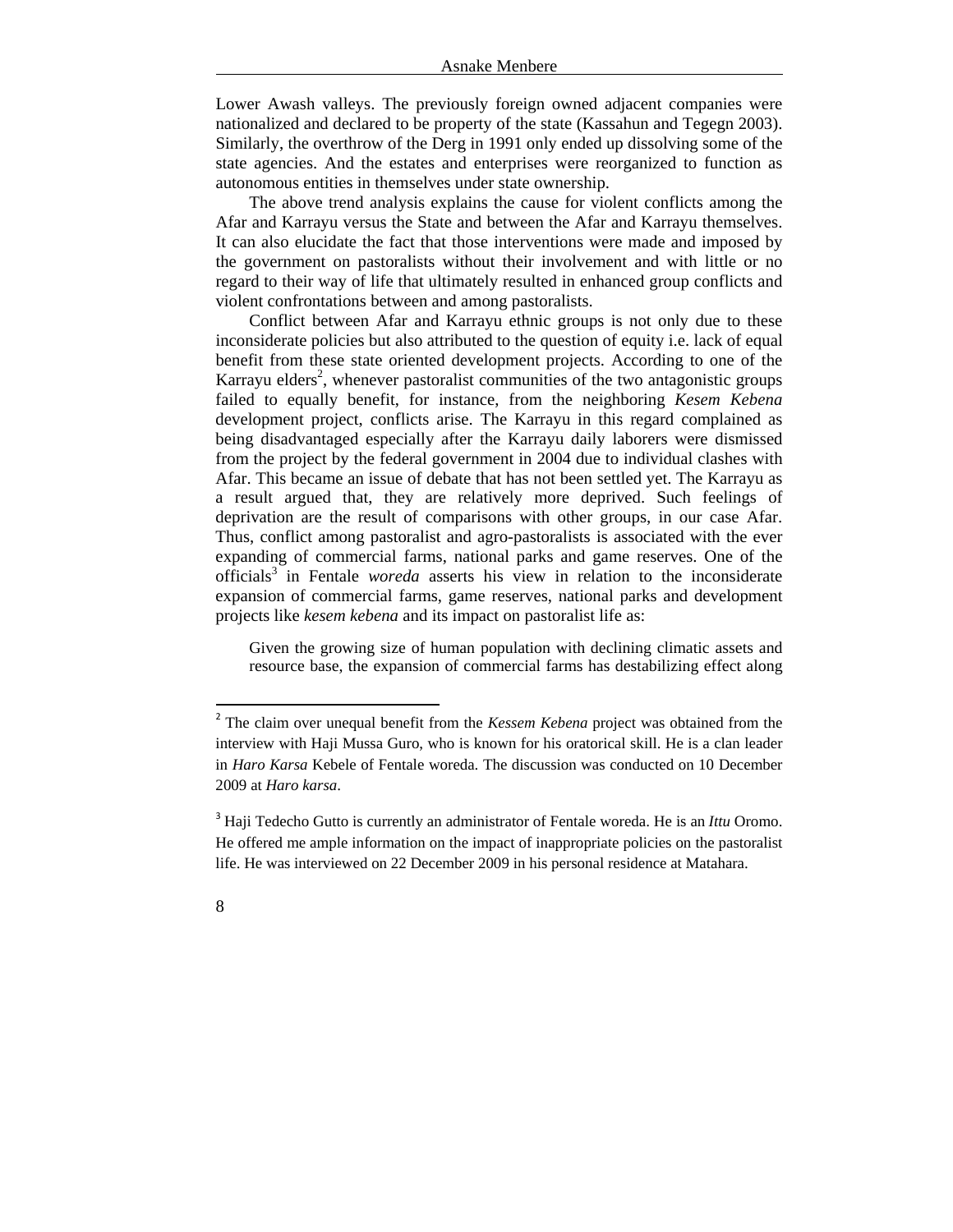the course of the Awash Valley. The local community interest and livelihood has not been considered. Hawas (Awash) river is trapped among such installations which is the foci of pastoralist resource. The search for free land and water points turned the two ethnic groups into conflict as pastoralist and agro-pastoralist groups search access and control over meager resources. Besides, Lake Basaka is salty water body which is not suitable for the flora and fauna in its environs. Besides, it is rapidly expanding and covering earlier useful environmental resources and the pastoralist production systems.

Here, therefore, lies the tragedy of the pastoralists. The establishment of large scale mechanized farms by the government since the 1960's and the subsequent eviction of pastoralists was not followed by compensation for their future livelihood. Not only did they lose their traditional rights to land, but the socially generated scarcity has also made them vulnerable to the ever augmenting inert ethnic violent conflicts in the search for grazing lands and water stations for their livestock and themselves. Interventions like development projects and pastoral extension system projects are negligible as compared to how much the pastoralists and agro-pastoralist lost due to large scale mechanized agricultural and conservation projects.

## **The Paucity of Natural Resources**

Often, conflicts are associated with the decline of the "resource pie" or reserved resources. This may be due to interwoven factors like population pressure both natural and through inward migration and rangeland degradation. In the Afar and Karrayu areas, deficiency of grazing resources brought the two pastoral societies to the scene of the conflict.

As mentioned, rapid population growth is one among the many reasons for scarcity. The number of population is tremendously increasing in both the Karrayu and Afar areas. Information obtained from the Focus Group Discussions<sup>4</sup> at *Doho* 

 4 FGD was conducted among the Karrayu Oromo at a place called *Laga Banti* primary school on 10 February 2010 and is confirmed how population congestions can bring scarcity and this in turn leads into competition and conflicts. The co-facilitator (field assistant) at the time was Ahmed Mussa, a law graduate. The FGD encompasses the *Kebele* leader, religious and clan leaders. Seven individuals were involved in the FGD. Similarly, I have also conducted the second FGD with Afar elders and community leaders at a place called *Doho*, on 26 February 2010 in the environs of *Doho* health center. My field assistant in this case was Ibrahim - a teacher in that *Kebele* who is fluent in both Afar and Amharic languages.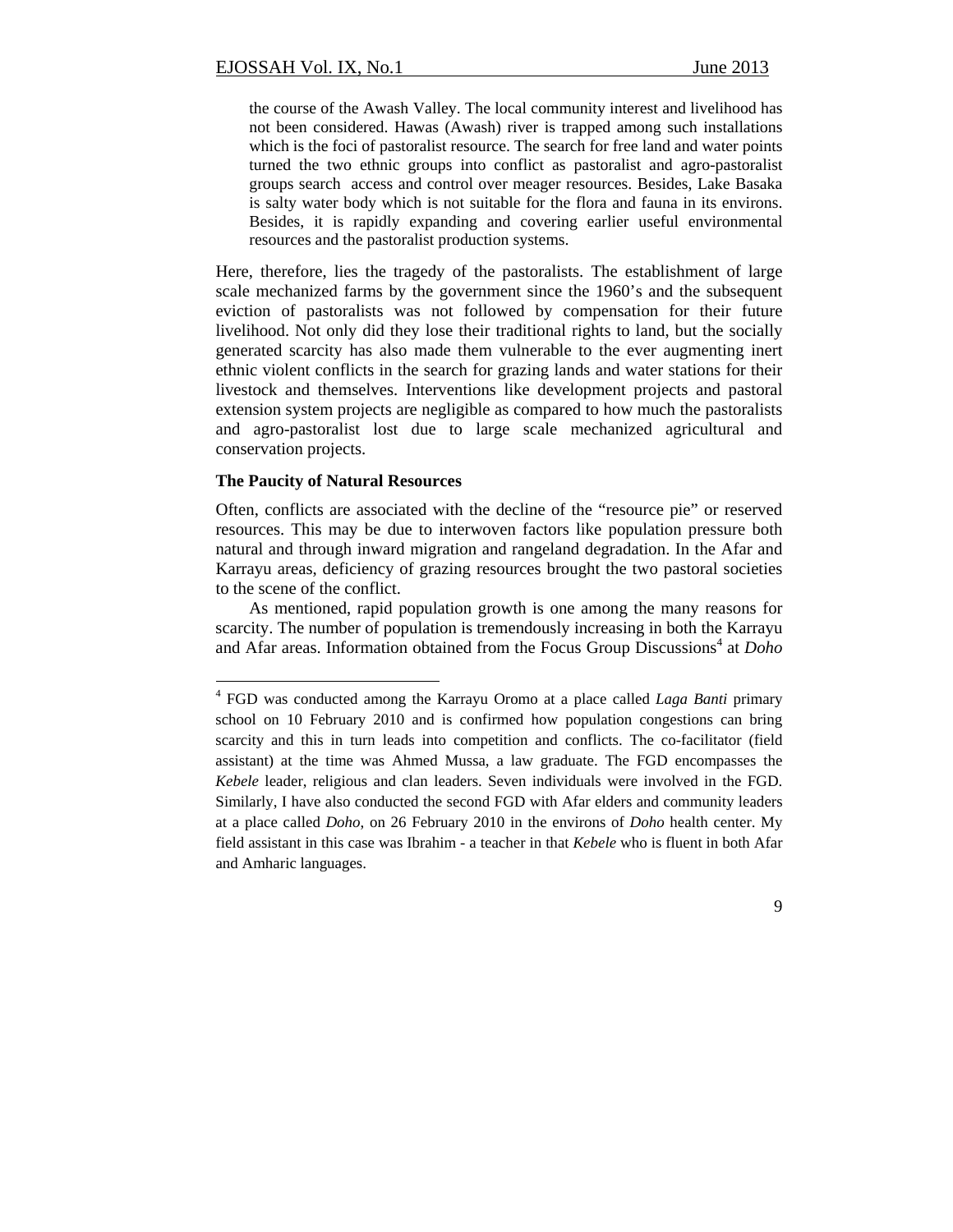and *Lega Banti Kebeles* of Afar and Karrayu reveals that, the increase in the number of population is mainly attributed to the religious and cultural custom of polygamy and the absence of and/or resistance to family planning practices. Since the responsibility of raising children is shared both at family and community levels, worrying about the future is not in the social psychology of the Afar and Karrayu herder communities. As far as children are concerned, the pastoralists of the two communities believe that, they are considered as being brought up to this world by the "will of Allah" and He will take care of them. Marriage is a source and manifestation of communal bondage for the community hence parents consider having more children as having future potential for making more relatives within the community. For instance the total population of both Afar and Oromia regional states according to the 1994 population census had been 1,106,383 and 18,465,449 respectively. Out of these figures, Awash Fentale *Woreda* constitutes 29,775 while Fentale *woreda* 60,038. Whereas the 2007 population census shows that the total population of Afar reached 1,411,092 while Oromia region constitutes 27,158,471. Out of these figures, the study *Woreda*s, i.e. Awash and Fentale hold 37,835 and 82,225, respectively (CSA, 1994 and 2007). The comparison of the censuses clearly shows the steady increase in the number of the population in the area. As a result, the situation of competition has aggravated. Competition for pasture is also taking the form of bringing more stock to the border areas from both sides. Both communities are adopting a strategy of armed group herding for effective herd management. In sum, the augmenting of pastoral population has increased both resource scarcity and inter-group conflict.

Secondly, the migration (displacement) of people from their original land to other areas has also a disastrous effect on inter-ethnic conflict. Ayalew's work best explains this undisputed truth of how the displacement of *Weima* Afar and *Ittu* Oromo by the further expansions of state commercial farms and the *Issa* Somali from western *Hararghe* into the traditional land of *Debine* Afar and Karrayu caused scarcity and aggravated conflict between these groups (Ayalew 2001). These conflicts are so frequent and usual. Thus, population congestion into a particular area has a dual impact on the people in the area. It brought scarcity of resources and competition for the use and control of the meager resources. Therefore, population congestion on the already scarce resource is like adding fuel to fire. The final result is obviously inter-group conflict.

The last but not least reason for scarcity perhaps is, unlike scattered grazing, concentrated grazing has by itself resulted in rapid rangeland degradation in many areas leading to competition and confrontations. This is to mean that, rangeland degradation pushes the pastoralists to look for other grazing lands with more competition that ultimately results in inter-group conflict. Loss of cattle due to drought and animal plagues is also creating more demand for cattle raiding.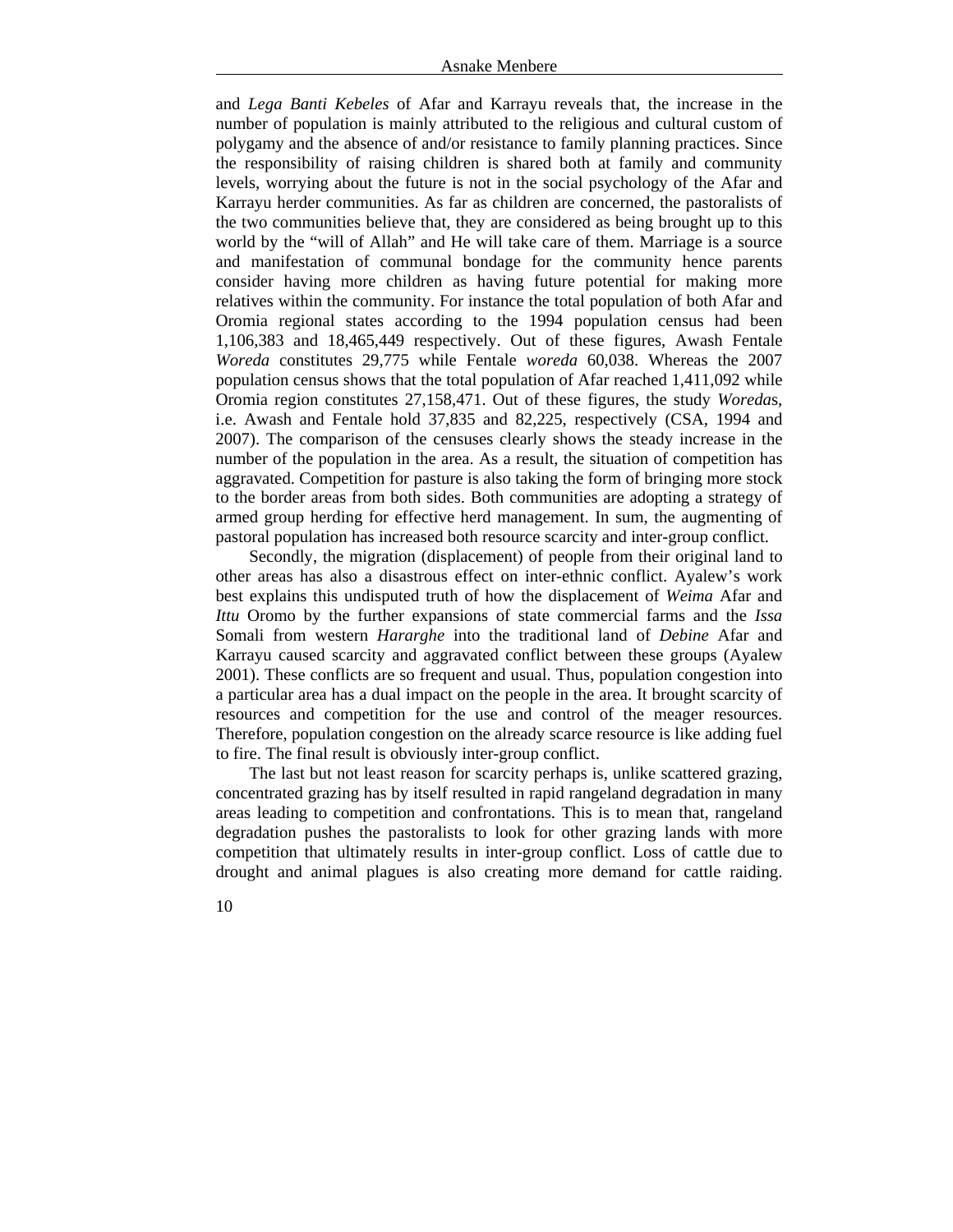Raiding is a form of conflict than competition. However, the desire to acquire more cattle at the expense of either community is a psychological precondition of competition to raiding as a form of conflict.

The above conflicts clearly manifest the changing condition of supply and demand. The supply of pastoral land is declining because of degradation of rangelands, increasing aridity and desertification at the fringes, drawing out of pastoral lands for irrigated farming and national parks and the continuous intrusion of neighboring agro-pastoralists and non-indigenous peoples into the traditional grazing areas. Therefore, the degree of relations between resource scarcity and inter-ethnic conflict basically relies, as the cases in the Afar and Karrayu reveals, on the relative importance of the resource explained by taking its socio-economic dimension as a backdrop. However, more often than not, scarcity- 'who gets what to eat and who does not' can be a necessary condition for violent inter-ethnic conflict but cannot be a sufficient condition for the appearance of violent inter-ethnic conflicts at least in the Afar and Karrayu of north eastern Ethiopia. Thus, we need to address other factors to which we now turn.

# **Political Factor**

## **Marginalization and Lack of Good Governance**

Afar and Karrayu pastoralists have been marginalized from the political 'games' since their incorporation to the Ethiopian state. According to Gamaldin and Melaku, the pastoralists in the Awash Valley were incorporated into the Ethiopian state not before a century or so. Afar came into the direct control of the state after the Italo-Ethiopian war in 1936/7 and this is a manifestation of state-society relationships and arrangements in Ethiopia (Gamaldin 1993, Melaku 2001). The relationship between political marginalization and inter-ethnic conflict is explained in terms of this arrangement. Ethnic group boundaries have been artificially drawn and redrawn by policy makers of the center. This is intensified especially after the adoption of ethnic federalism in1991. This resulted in ethnic conflicts which are especially meant for quest of territory. Territorial conflicts existing between the Karrayu border and Awash Fentale of Afar can be a lucid example.

Conflict also arises due to lack of good governance. According to some religious leaders of Afar and Karrayu<sup>5</sup>, local leaders and administrators who are

<sup>5</sup> Sheik Mussa Waqo, aged 48 is a religious leader of the *Ittu* Oromo living in *Kobo Kebele*. He is also a student of the 6th grade in *Lega Banti* Primary School. I interviewed him on 14 February 2010 at his home in *kobo Kebele*. And Abdo Ali is one of the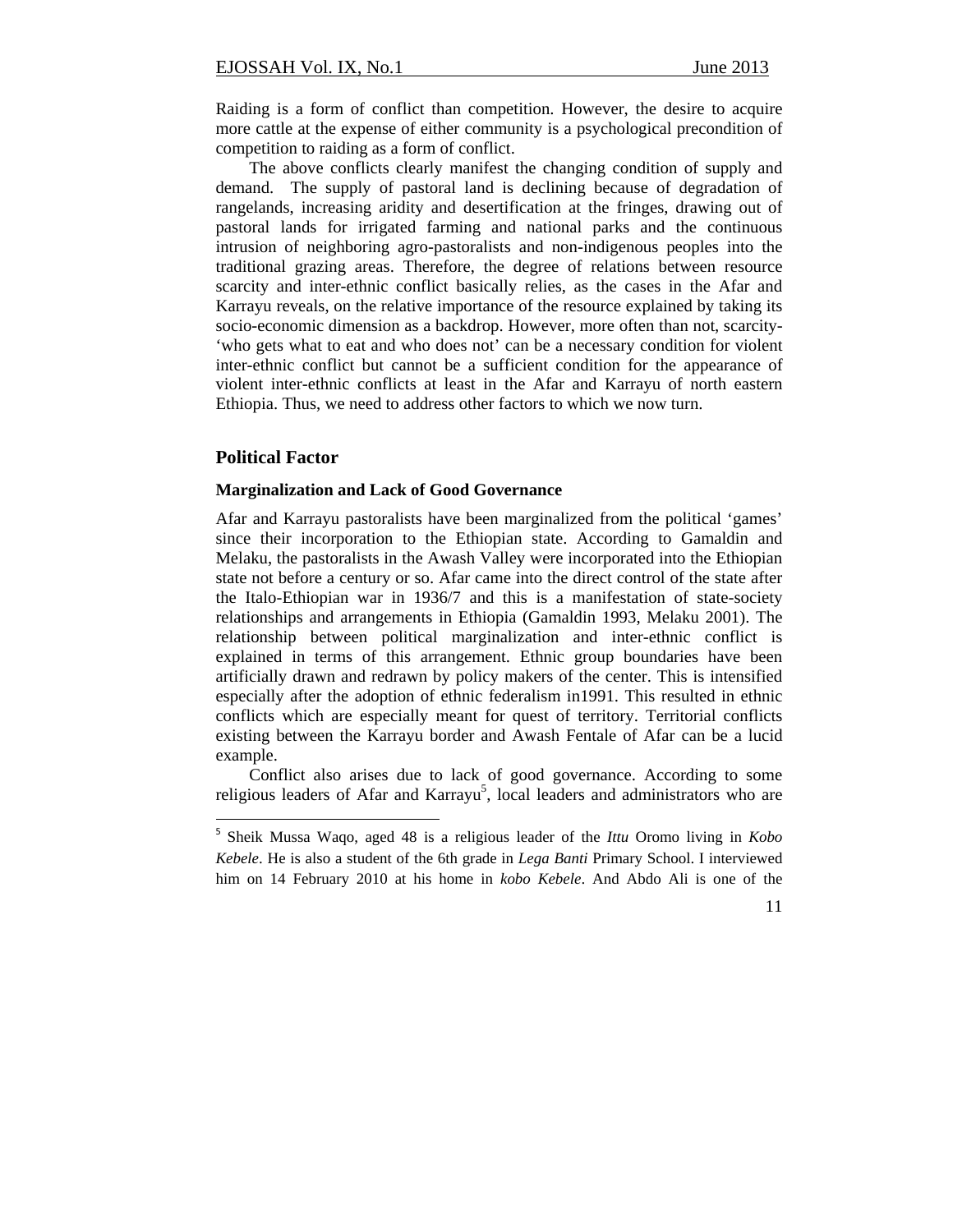assigned by the Regional State of Afar and Oromia have had destructive roles in the relations among the two pastoralists. They argued that, some *Kebele* leaders, for instance, have got their own organized paramilitary groups that undertake raids and some have got attachments with opposition political parties like the Oromo Liberation Front (OLF), an organization accused of fighting for the Karrayu against the Afar and others. According to the two regional states' joint studies document, there were instances where those government officials were seen as obstacles of peaceful negotiations between Afar and Karrayu ethnic groups (Joint Report, 2007). This means, some individuals who have political affiliations have been observed over exaggerating their respective ethnic group's problem during the peace process. Informants from both Afar and Karrayu sides revealed that, political authorities at regional and local levels do not give appropriate and immediate solutions to the pastoralists' problems in relation to conflict<sup>6</sup>.

This supports Azar's (1996) argument that, in a situation where political capacity of the state failed to impartially reach at human need beckons like quality of resource base, institutions, structure of power, participation and decision making, social conflict is most prevalent.

Therefore, irresponsiveness to the public problem, pandering of local politicians to their clans and the prevalence of pseudo-commitment on the part of the government organized members of peace committees on both Afar and Karrayu sides are clear manifestations for the lack of good governance in the region. To this effect, an administration structure, that is prejudiced and which does not enable the population to identify its problems and provide solutions by itself, remains a burden to the society. This in turn widens the gap between the population and government administrative structure. Informants further asserted that, the well-known and widely used role of cultural and spiritual institutions in peace building are weakened and ceased to be utilized as they used to be

renowned and respected community elders in Awash Fentale *Woreda* of *Dudub Kebele*. He is 70 years old; ethnically he belongs to the Debine Afar. I have made a discussion with him on 24 December 2009 at *Doho Kebele* in his home.

<u> 1989 - Johann Barn, fransk politik (d. 1989)</u>

<sup>6</sup> Information on the inefficiencies and irresponsiveness of local politicians and at times their provision of untimely response to the pastoral problem was obtained from Sheik Muktar Fentale who is the Gada leader in the Karrayu community. He is a knowledgeable person on the Gada tradition. The interview was conducted on 28 December 2009 at a place called *Gelcha/Harore*. The other informant on this issue was Hulay Hussen, a renowned elder at *Doho* Kebele of Awash Fentale woreda. I discussed the issue with him on 1 February 2010 in his own home at *Doho.*

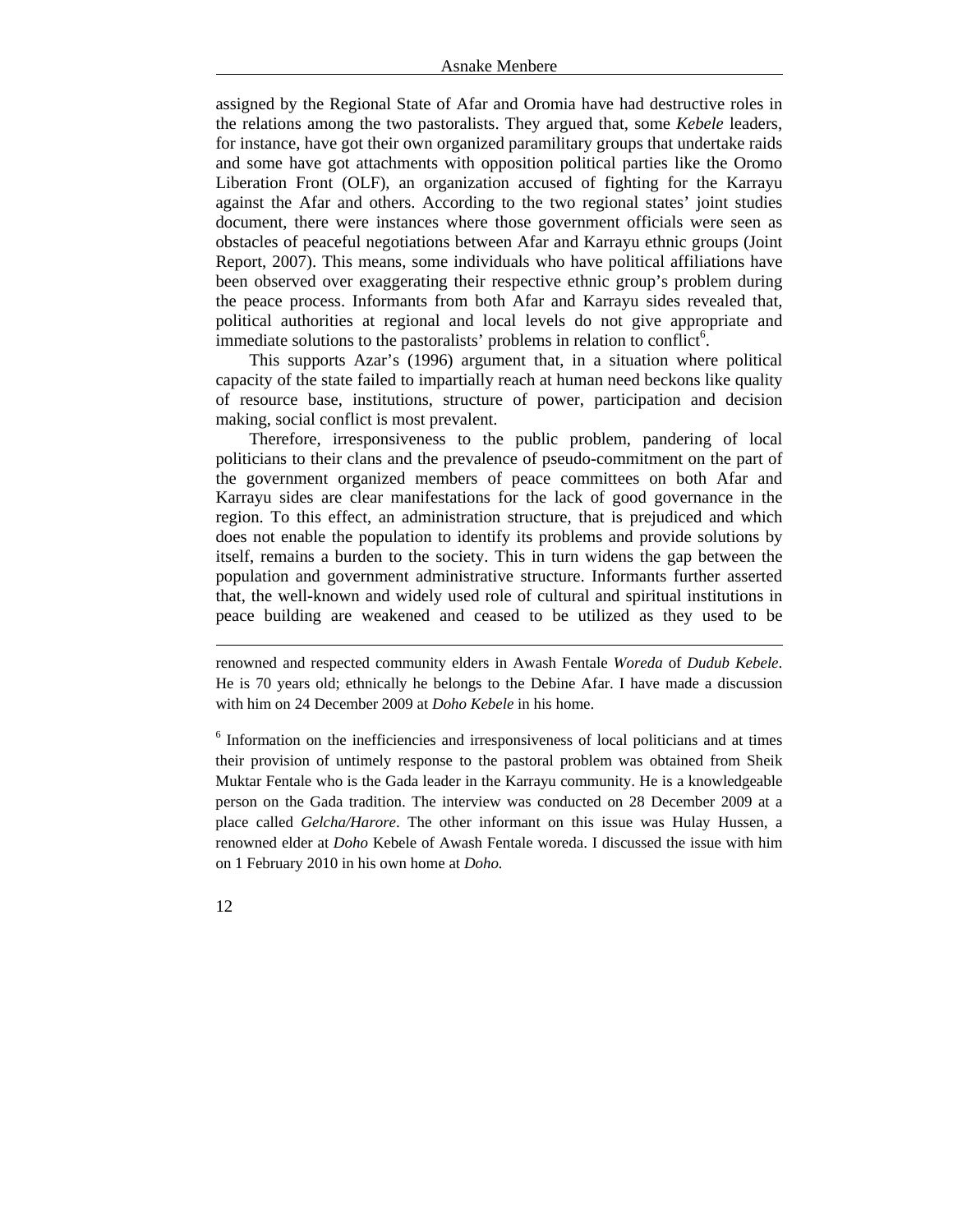alternative conflict resolution mechanisms of neighboring communities<sup>7</sup>. This can be associated in one way or another with the weak role of the state. Thus, failure of a government to give recognition to the age-old practices of indigenous institutions which Afar and Karrayu have been using to resolve conflicts can be a reason for the lack of good governance.

# **Security Related Factors**

#### **Contested Borders**

The border line between the Afar and Karrayu is not yet clearly delineated. Such blurred demarcation is verdant for conflict to crop up between these historical enemies. This has also complicated resource use and accountability of people in regional governments and acts as a breeding ground for conflict. Indeed, the pastoral way of life is characterized by mobility in times of grazing scarcity. The pastorals may stay in a place for sometimes even if the land is not part of their respective territory.

The Afar and Karrayu land is demarcated by relic boundary such as the Fentale Mountain and the Awash National Park. Thus, people under the banner of the 'principle of effective control' over a certain territory, try to control the area that they settled on for temporary purpose, as being permanently their own. By residing in some places for some months, they instigate conflict that ultimately causes boundary disputes. There are, in fact, studies conducted jointly by the Afar and Oromia regional states depicting the historical grievance and animosity between the two pastoral communities in relation to boundary claims. The following oral history from Karrayu Oromo side is worth mentioning:

In the early days, we (Karrayu Oromo) were living in Awash Fentale *woreda*, Sabure *Kebele*, currently inhabited by the Afar only. Through time, the Afar began pushing and waging war against the Karrayu and made us to settle in what is known as Haro kersa- an area entirely inhabited by the Karrayu. During that time, in an attempt to defend the Afar pressure, repeated fighting took place. The remnant of those Karrayu Oromo in Sabure *Kebele* is self evident that once the area was inhabited by *the Karrayu Oromo (Afar-Oromo Regional state joint report, 2007:11).* 

From the above excerpt, it is possible to deduce that the Karrayu Oromo are still claiming the area around *Sabure Kebele* of Afar as belonging to them. Such claim

 $7$  This data was obtained from Sheik Muktar Fentale -Gada leader in the Karrayu community. Interviewed on 28 December 2009 at a place called *Gelcha*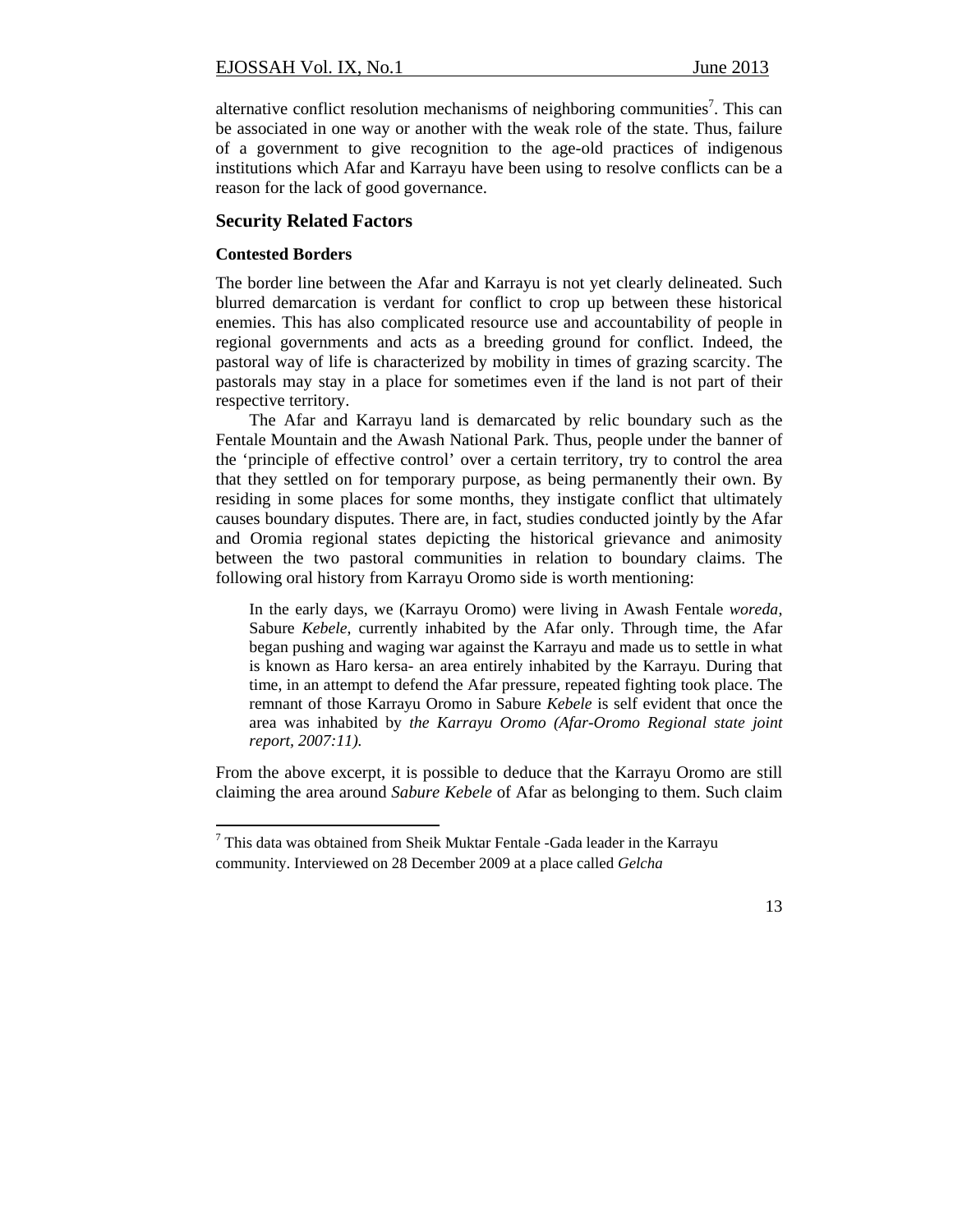became a necessary condition to exacerbate conflict between the two pastoralists. The conflict that arises as a result of contested border is directly related to the absence of a clear demarcation between the two regional states which ultimately brought constant insecurity in the region.

#### **Proliferation of Small Arms and Light Weapons in Pastoral Context**

Besides the main security factor in the area under study i.e. contested border is related to easy accessibility and proliferation of arms. Increased proliferation of small arms is like adding fuel to the already existing conflict in the area. One of the interviewees from the Karrayu elders<sup>8</sup> reveals that, adults and pastoral youths have keen interest towards owning small arms due to the following reasons:

importance to the ownership of semi-automatic rifles such as owning a rifle is considered as a guarantee to gain power over ethnic counterparts. Besides, both of us believed in that, the ownership of a weapon is viewed as an indication of wealth and signifies…manhood and a means of self protection.

Therefore, the possession of arms has been viewed as an important possession in pastoralists' culture and tradition. Accordingly, Afar and Karrayu pastoral ethnic groups have automatic rifles like Kalashnikovs that were probably obtained either locally from small arms dealers or from the former demobilized soldiers of the Derg regime. The increased availability of automatic rifles has exacerbated interethnic conflicts in the areas. This assertion goes with Homer-Dixon's argument in that local conflicts sometimes have global sources (Homer Dixon 1995). Hence, the global production and distribution of small arms and light weapons is one catalyzing factor in the context of Afar-Karrayu conflict. Consequently, globally induced frustration devours local inter-group relations.

Availability of small arms has made it easy for the Afar and Karrayu communities to engage in frequent armed conflicts. The ever increasing appetite for arms in the pastoralists of Afar and Karrayu has created a favorable condition for individuals to form groups and commit murders and undertake livestock raids of each other's groups. Retaliatory acts have frequently led them to bloody clashes. Individual crimes then became causes for organized group violence. This, in turn, created a situation that endangered not only livestock and other resources

 $8$  Information on the availability of small arms and the relatively keen interest of the youth to own it was gathered from Haji Roba Saqale, who is a well known Karrayu elder in *Dhebiti Kebele* of Fentale woreda. He is one of the members of government organized peace committee. I interviewed him on 21 December 2009 at Matahara town.

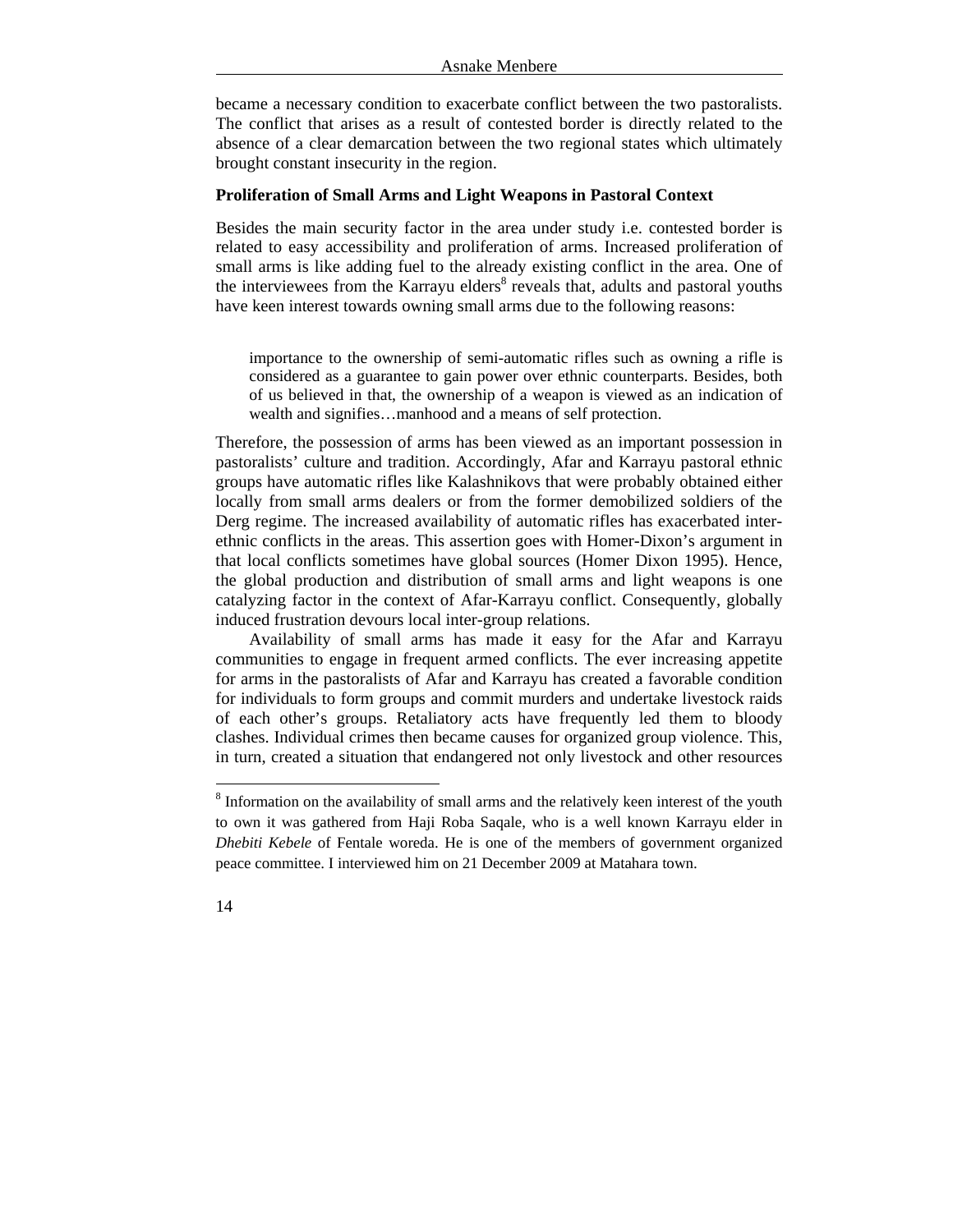that provides the livelihood security of the pastoralist community but also the security of individual pastoralists and members of the community. As the joint report of the two regional states (2007) reveals, the 2002 episode of Afar versus Karrayu clash can be seen from this perspective.

# **Socio-cultural Factors**

## **Culture and Tradition of Violence**

The existence of a culture of war and violence has been a cause and sustaining factor for inter-ethnic conflicts in the area under study. The long-standing culture of retaliation has a compounding effect and it has sustained conflict cycles. As Buli vividly stated, before the central government launched its development schemes in the Awash Valley, conflicts among the various ethnic groups were instigated by cultural factors. Such culture-induced conflicts had been fought particularly between the Karrayu-Argoba, Afar-Karrayu and Issa with Afar. These groups fought one another for the sake of hunting individuals or collective fame and display their bravery (Buli, 2001). Even though Buli traced the importance of this culture induced conflict back to the 1960's, my interview result from the Afar and Karrayu pastoralists confirm that, the culture of violence still persists with its impact on the conflict between the two groups. The reason behind is that, pastoralists of the area are still practicing that tradition with little change in behavior. As a matter of fact, they inculcate this culture of violence in the minds of the young generations. Pastoralists in the area feel profoundly humiliated if an attack on a family is not revenged. Accordingly, it is true that, retaliatory acts receive positive reactions and are often rewarded by the community. The feeling of humiliation and the subsequent retaliatory measures are usually perceived as collective responsibilities of the entire ethnic group concerned. One of the renowned Afar informants<sup>9</sup> reported how cultural practices of the two ethnic groups have the potential to induce conflicts:

Culture related war was the direct offspring of the much valued, revered and praised culture. Its influence is quite distinct from conflicts over other issues at least on one basic ground. The distinction could be found from the fact that such war was fought based on the mutual consensus of the conflicting parties.

<sup>&</sup>lt;sup>9</sup> The data on cultural practices of violence as sustaining factor for conflict between Afar and Karrayu was generated from Hulay Hussen, a renowned elder at *Doho Kebele* of Awash Fentale woreda. He is a Debine Afar with whom I discussed this issue on 1 February 2010 in his own home at *Doho.*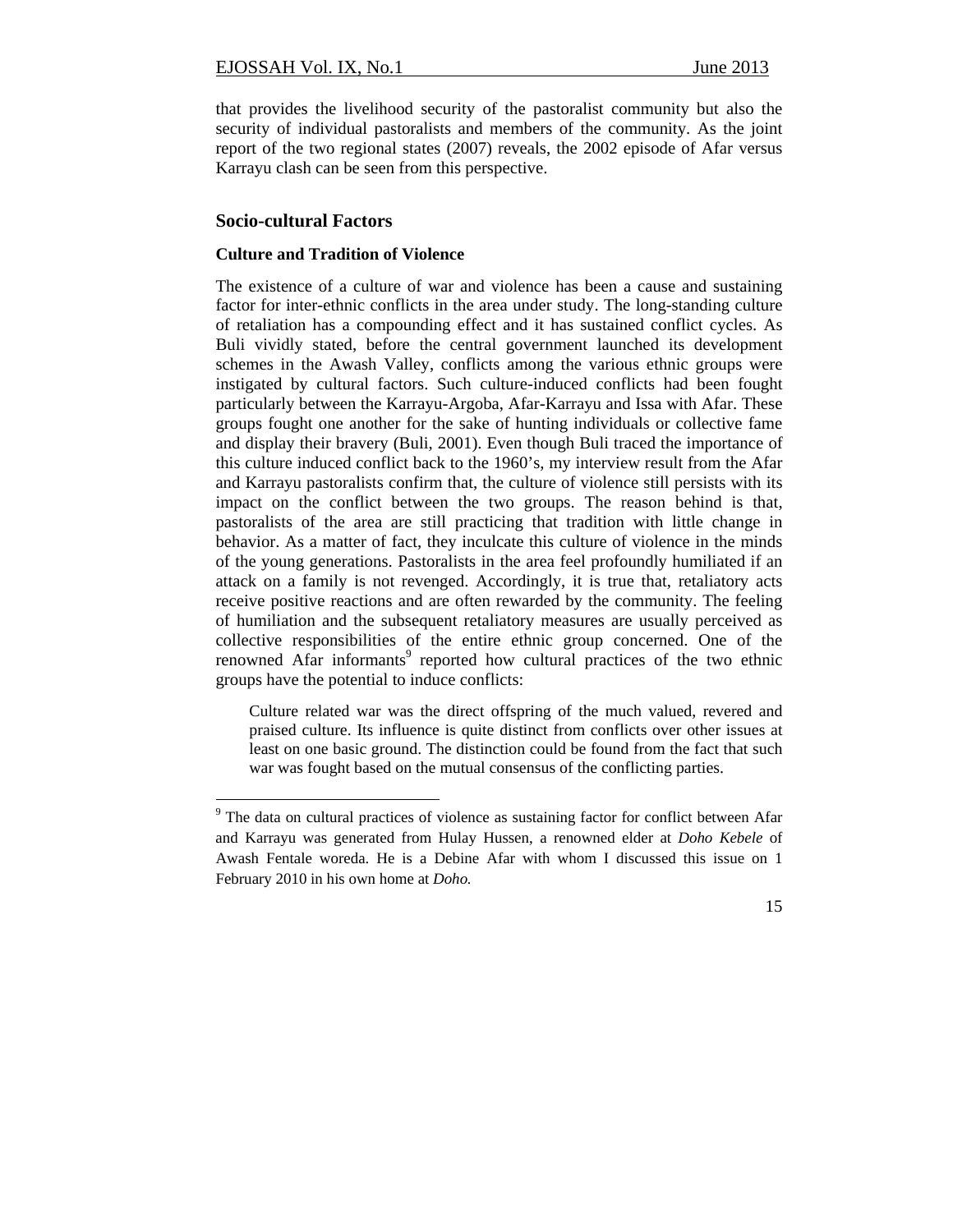The above statement rightly asserts that, there is no room for the imminent combat to breakout accidentally. Rather, the belligerent ethnic groups were expected to adapt themselves to the 'rule of the game'. It was what I called 'rule of the game' that inhibited the warring groups from making any surprise attacks on their 'enemy'. In addition, the 'rule' also directed the groups not to hurt or offend the messenger sent from either side. To explain it in more concrete terms, any group that wanted to take the initiative for such war sent a messenger to fix the date and place of the actual combat. The messenger has the privilege of being immune from any form of maltreatment. Accordingly, he received a warm reception and due hospitality in the home of his 'enemy'. As a war it is an agreed-upon war<sup>10</sup>.

The following examples are self evident in Karrayu and Afar cultural practices in connection with conflict. In the Karrayu tradition, for instance, one of the Gada leaders<sup>11</sup> explained the role of violent culture in sustaining conflicts as:

Transition from boyhood to youth under ritual initiation to be socially endorsed, killing another out-group man and castrating the genital of the slain as evidence of qualifying for manhood has been considered as one requirement.

In line with this, Buli stated that, the belief that for a 'man' in order to be a 'man' and get married, he should get men's genitals as evidence of being victorious on the 'enemy'. This is evident in the Karrayu culture (Buli 2001). The Focus Group Discussion with Afar elders<sup>12</sup> at *Doho Kebele* reveals that cultural traits of conflict manifested among the Afar herder communities include:



 $10$  Sheik Muktar Fentale is the Gada leader in the Karrayu community aged 47. But at the time of this field work, he was finalizing his period of rule and had been preparing a ceremony of power transition. He is a knowledgeable person on the Gada tradition. I discussed some of the cultural practices that lead groups into conflicts with him. The interview was conducted on 28 December 2009 at a place called *Gelcha/Harore Hedhe.*

 $11$  Sheik Muktar Fentale. The interview was conducted on 28 December 2009 at a place called *Gelcha/Harore Hedhe.*

<sup>&</sup>lt;sup>12</sup> FGD with Afar elders and community leaders was conducted at *Doho*, on 26 February 2010 in the environs of *Doho* health center. Such discussion reveals how cultural practices and societal expectations reinforce the youth into conflicts. My field assistant in this case was Ibrahim; a teacher in that *Kebele* who is fluent in both Afar and Amharic languages.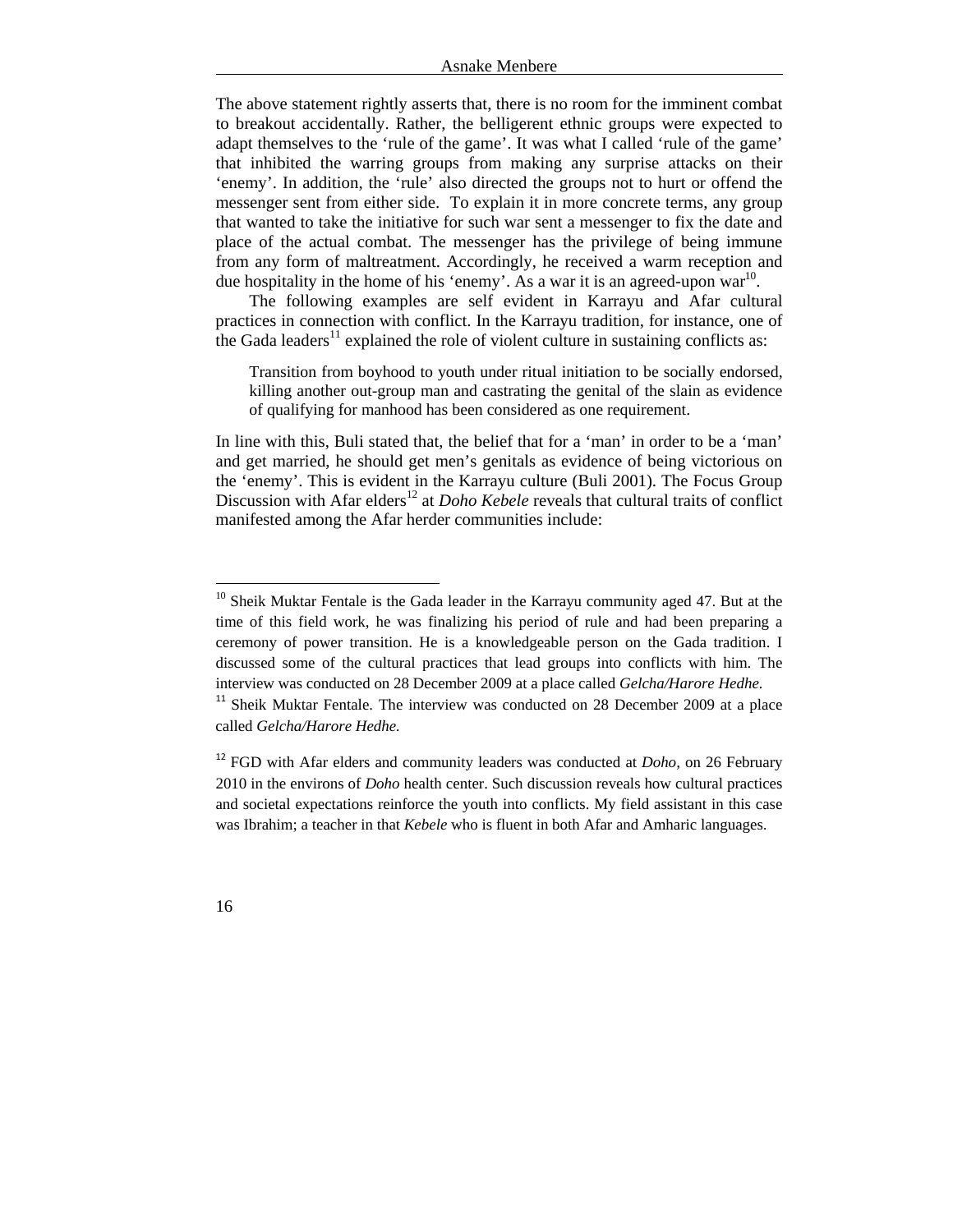celebrate his transformation with other members of the community at a ceremony called "eidecha" where he receives congratulations. After he is celebrated as a "killer", he will have the following privileges as an indicator of his social status: on traditional holidays, he will be the lead song maker and receives rewards; his traditional knife called "dubit" will not be used to slaughter animals, rather the knife of those who have not killed is used for slaughter in order to instigate the youth; in wedding ceremonies, there is a special decorated place where only "killers" are allowed to dance; once he killed 4 men, his status will grow further and has the privileges of wearing decorations on his wrist, neck and ears.

On the contrary, those who are not able to gain the status of "killer" will have hard times making a bridal match; they are verbally harassed and generally considered as cowards. Therefore, it is not illogical to argue that, the culture of vendetta/revenge always leads to conflict escalation. Families who have lost their relatives due to conflict are always under social pressure for vengeance/retribution. Such societal value expectations especially from the pastoral youth have strong powerful implication in igniting further conflict.

The presence of such wars over cultural values could be supported by linguistic evidence. Here I argue that the compound word *'Burra-Karrayu'* which is usually used in the Amharic lexicon, for instance, in times of quarrel between individuals, one may say *"Burra-Karrayu Atibel"* which literally means, do not say *Burra-Karrayu* is perhaps derived from the Afar-Karrayu ethnic conflict. The etymological meaning can be found by splitting the two words. As such, *'Burra'* refers to the war song of Afar which they use during war times to shock their enemy. Karrayu on the other hand is a name of an Oromo ethnic unit frequently in war with the Afar. Therefore, the Afar say *'Burra-Karrayu'* so as to threaten the other group in times of violent conflict between the two groups. This is not to deny the historical animosity existing between these two groups that helped them develop hatred between each other. Such images of enmity and hostilities, however, are results of the fierce competition over resources and territorial claims that they had been through for centuries.

## **Decline of Cultural and Traditional Systems**

In Afar and Karrayu communities, elders used to make important decisions through discussions and debates and solve communal conflicts. In other words, elders were responsible for maintaining peace and order for resolving disputes. They have far-reaching political, social and economic functions. According to one of the Karrayu informants, in recent years, however, customary traditional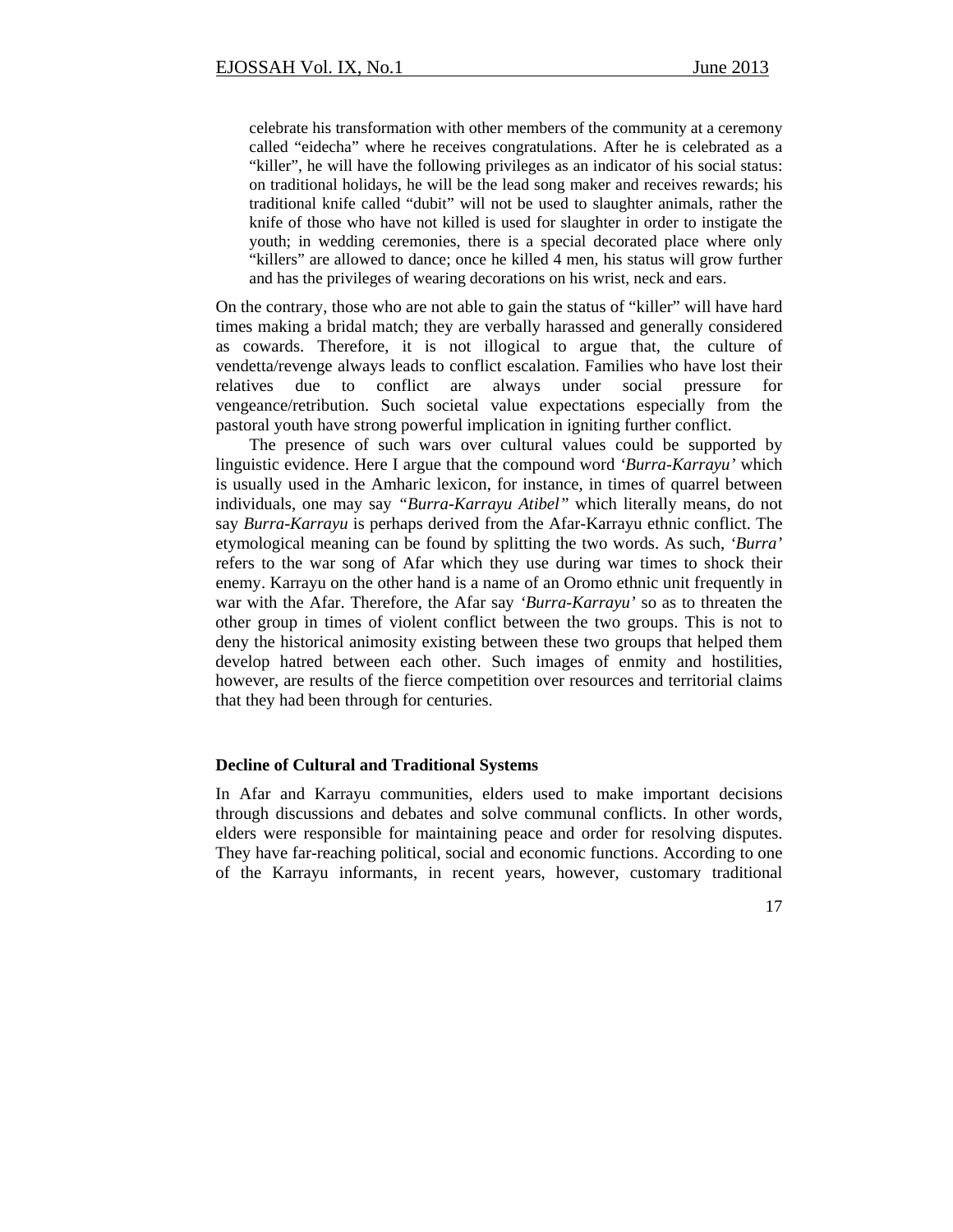governance institutions have been weakened partly due to the failure of the governments to recognize the role of the traditional institutions in management at the community level<sup>13</sup>.

This is self evident in the work of Chesos (2002) who argued that, traditionally, African societies were dominated by elders who were responsible for the governance of the community. They had also structures for conflict resolution through councils of elders, traditional courts and peer or age-group supervision, where each individual or group had to meet certain social expectations.

Therefore, the status and functions of the elders as resource managers have been simultaneously eroded and undermined. Additionally, the indigenous institutions are no longer significant mechanisms for resource management as a result of the emerging individualization and privatization of land, which was previously governed by a common property regime. Therefore, resource scarcity being a necessary condition, the absence of well performing institution is a sufficient condition for violent conflict to erupt.

## **Similarities of Pastoralists' Lifestyles**

Some conflict analysts state that, similarity rather than difference of lifestyle provides a wider chance for the aggravation of conflicts. One of these researchers is Dwayt (2004) who argued that, societies having similar lifestyles like sharing alike material resources and spiritual needs are more vulnerable to conflict than societies experiencing different lifestyles. The same seems to fit with the context and lifestyle of Karrayu and Afar pastoralists. In this regard, one of the local politicians in Afar working as expert in conflict prevention and management<sup>14</sup> narrates that having a similar way of life causes conflict than differences in the following manner:

There are certain common characteristics concerning the lifestyles between the

 $14$  The idea that similarities than differences in pastoral ways of life leads into conflict was generated from the discussion with Mohammed Awel, who is working as expert in the area of conflict prevention and management office in *Semera.* He has been a civil servant since the Derg period and knows much about the nature of conflicts between the two ethnic groups. I interviewed him on 5 February 2010 in his office at *Semera*, Afar.



 $13$  Information on the gradual decline of traditional institutions and the reasons behind the weakness of these institutions as conflict resolution was obtained from Sheik Muktar Fentale (Gada leader in the Karrayu community). Interviewed on 28 December 2009 at a place called *Gelcha*.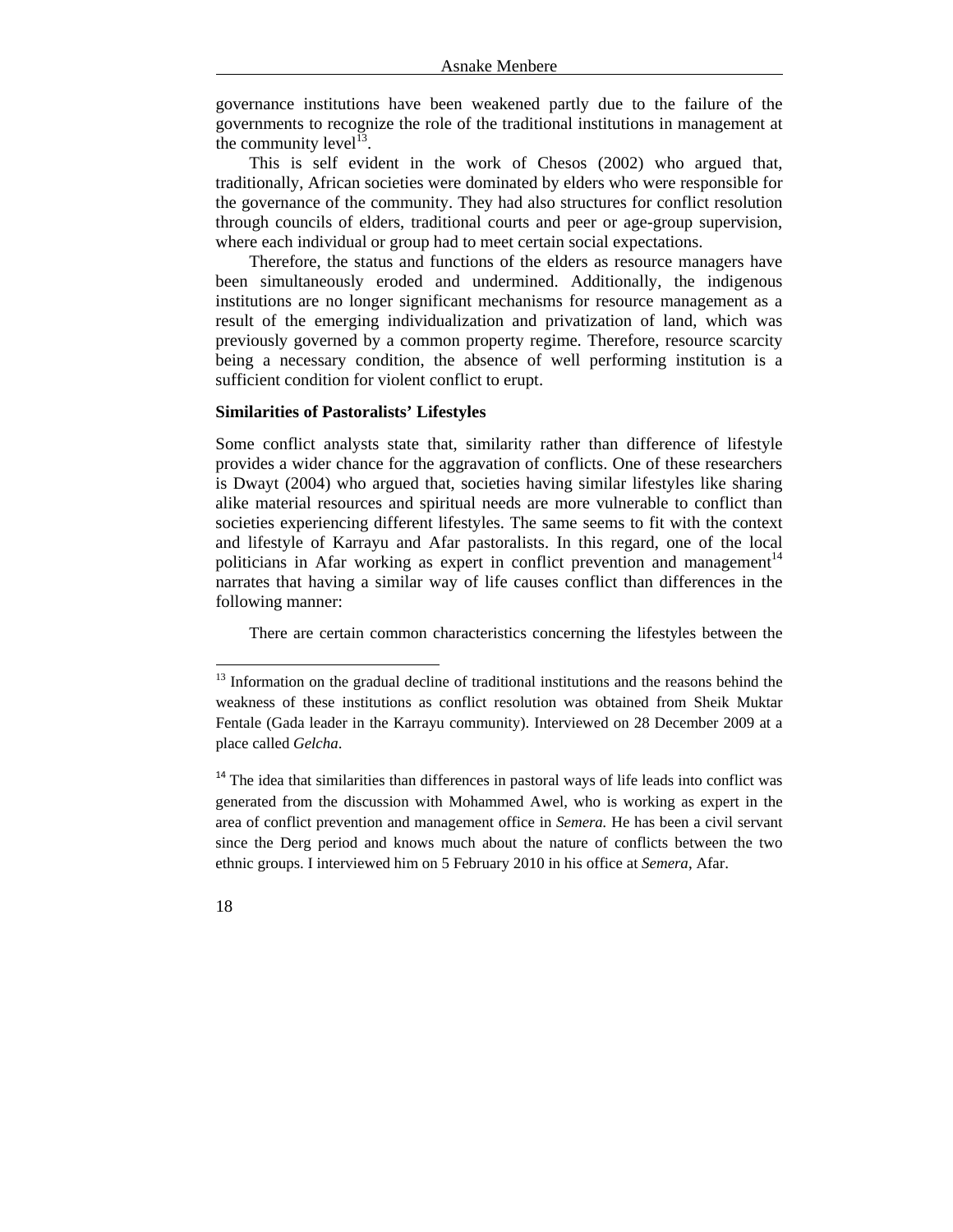Karrayu and Afar pastoral communities. First, the two pastoralists in the area derive a substantial share of their livelihoods from livestock and share communal rangeland resources. The rangelands are, in turn, influenced by erratic rainfall that considerably varies between and within years. The rainfall patterns also have direct implications both for livestock mobility and the land-to-livestock ratio i.e. carrying capacity or grazing pressures of the rangelands. Second, in the arid pastoral areas of the two regions, the production potential of livestock and the rangeland resources are low due to rainfall patterns. Third, the threat of looting and raiding which are an age-old practice associated with the Karrayu and Afar communities forced them to engage in conflict. All these similarities in their way of life and their common interest to fulfill these lead them to continuous conflicts*.* 

Therefore, the above statements clearly depict that, livestock significantly contributes to the pastoral production, herd size affects pastoral human welfare, and hence, livestock wealth accumulation is a desirable goal.

Other than similarities in lifestyle as causes for the inter-group pastoral conflicts, the interaction of the pastoralist community with government structure is contradictory and occasionally causes conflicts.<sup>15</sup> Whenever the government obliges the pastoralist communities to share pasture, water and other natural resources with other communities through its structure, they negatively react to this imposition. The reason behind this is the fact that, they consider the imposition of this government structures as a threat to their value systems. This inflicts a great spiritual and material stress on pastoralist communities' lifestyle, their thinking in a similar manner fall under the same pressure. Therefore, since government imposition is perceived by the pastoralists as a threat to their value systems, any state or society measures against group values carry the implication that the group strongly resists to maintain it.

# **Triggering Causes**

#### **Cattle Raiding and Homicidal Acts**

In the pastoral societies of Afar and Karrayu, cattle rustling are generally considered as acceptable means to acquire assets whether in times of retaliatory

<sup>&</sup>lt;sup>15</sup> Mohammed Awel, interviewed on 5 February 2010 in his office at *Semera*, Afar.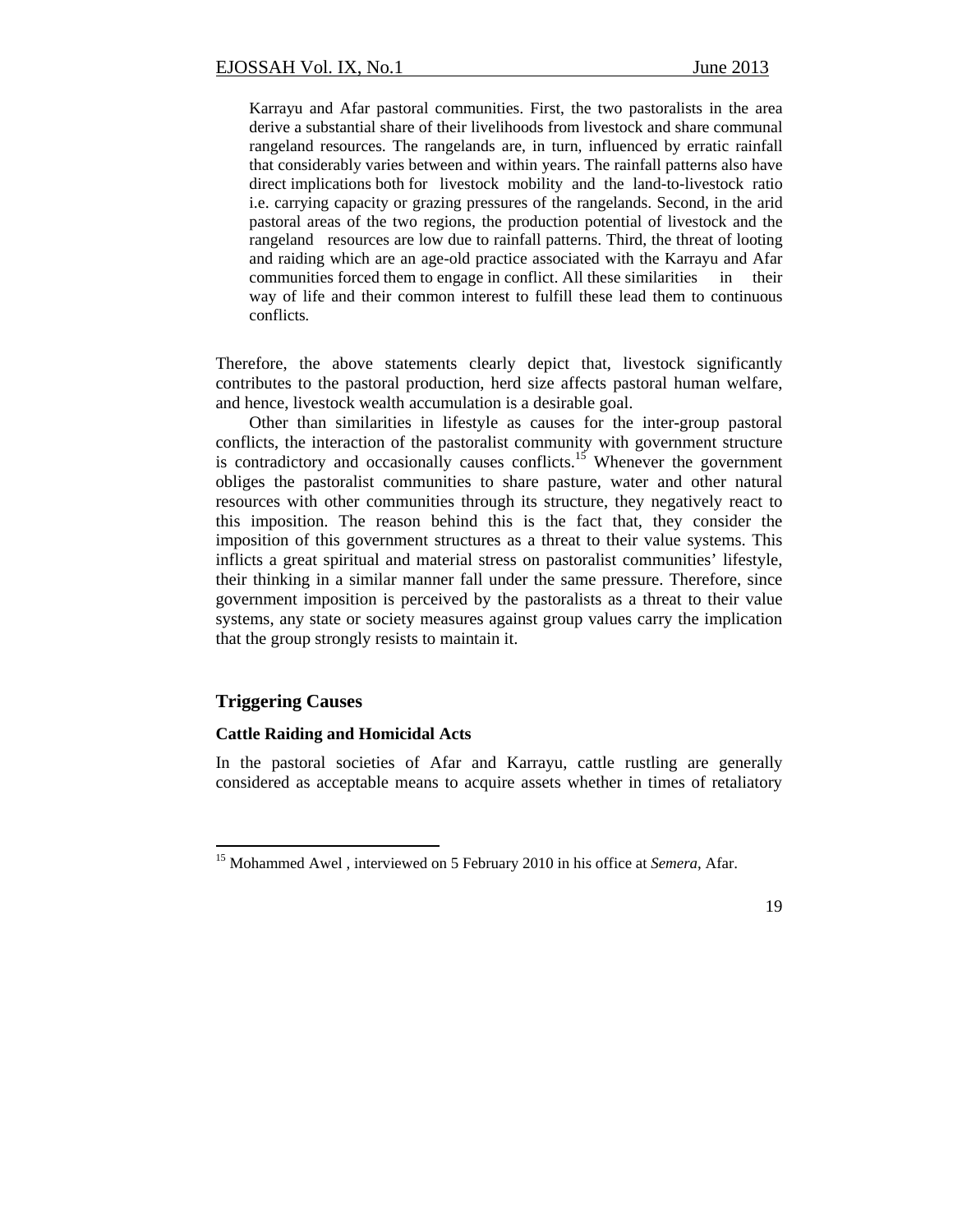conflicts or under normal circumstances. One of the Afar *magabantu*/elders<sup>16</sup> stated the relevance and the reasons behind cattle rustling in this way: "The need for cattle is very important for young men who have no assets, especially when their inheritance is often small because it is divided among many siblings. Moreover, cattle rustling have taken on a commercial character providing income to the youth."

Thus, to the pastoralists, livestock are more than an economic asset. They are involved in all social interactions and provide a form of social insurance against emergencies and liabilities. Besides the economic function, livestock also serve to fulfill the pastoralist's social, emotional and spiritual needs.

The evolving rationale behind cattle raids is multiple. One is the ritual importance of acquiring enemy livestock as a proof of masculine warrior hood. Another is the human-ecological herd management and redistribution functions of cattle raids (Bollig 1990; cited in Alemmaya, 2008). Hence, cattle raiders are driven by symbolic and pecuniary motives. Raids occur in retaliation to prior attacks in order to (re)acquire stolen stock and to replenish decimated herds or they are simply deployed to intimidate enemy groups. Pastoralists' deep liking for livestock is exemplified by the following Irungu's observation: Pastoralists believe that all livestock on earth including those owned by other people are theirs by right and that there is nothing wrong in going after them and taking them by force. Accordingly, a pastoralist must be prepared to die in pursuit of this belief...which, Soper, (1986) cited in Irungu, (2002) termed as cattle-culture complex.

This practice of taking away the basic source of survival of the pastoralist community leaves them with nothing to do but make conflicts continue, rather than cease it. In a similar vein, one of the Karrayu elders<sup>17</sup> reveals the rationale behind cattle raids as:

<sup>&</sup>lt;sup>17</sup> Abullo Ushuru is an experienced Karrayu elder who briefly explained why rustling became a common practice among the Karrayu youngsters. I exhaustively interviewed him about the traditions and practical societal sayings concerning cattle raids, looting and robbery and their potential to instigate youth for these acts. The interview was on 15 December 2009 at *Tututi Kebele*.



<sup>&</sup>lt;sup>16</sup> Gerekale Hilim is an Afar elder at *Doho* who justified the rationale behind cattle rustling especially among the pastoral youth. He is a Weima Afar aged 49. The interview with this man was conducted on 27 December 2009 at *Doho Kebele*.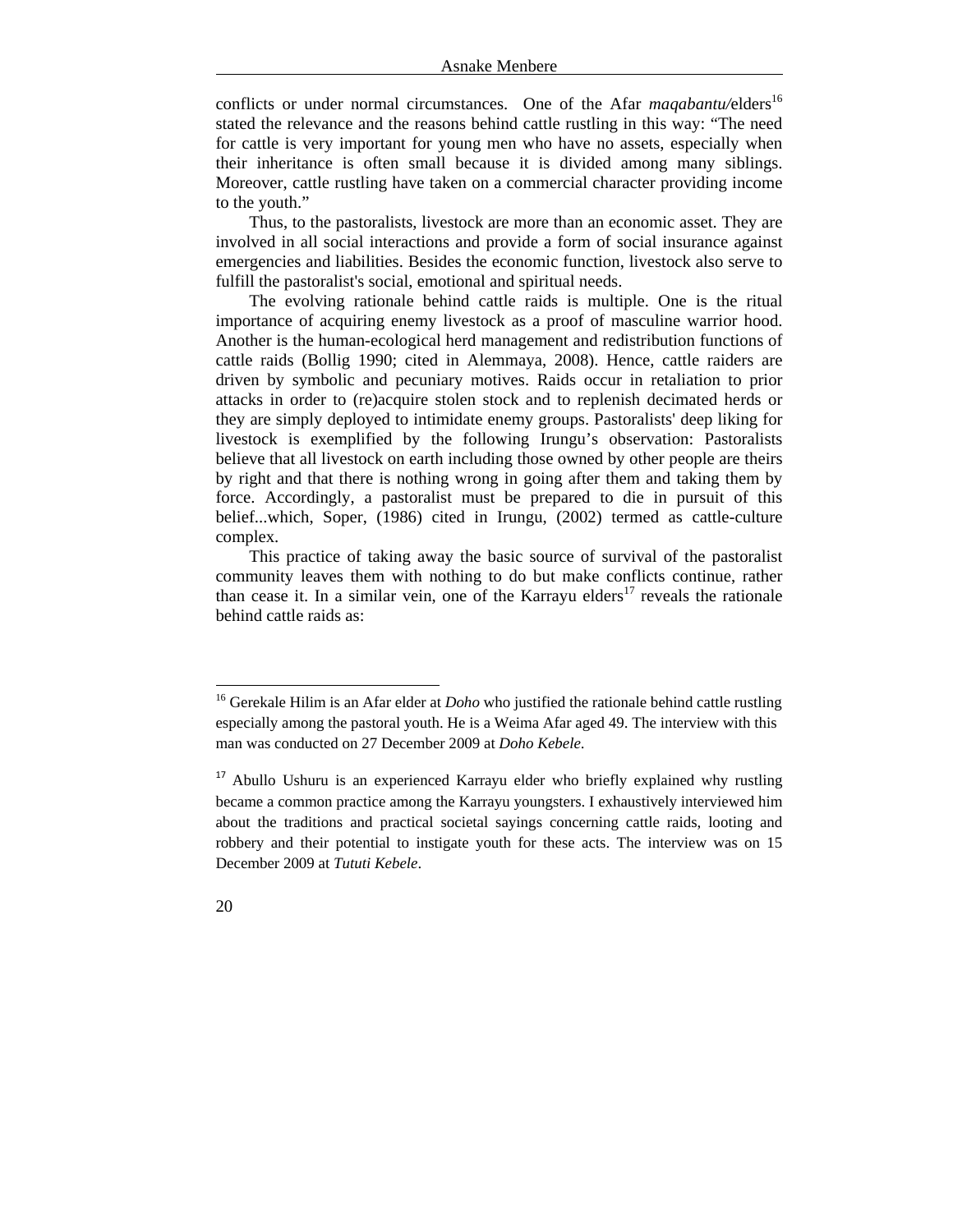Demand for more cattle and the subsequent raiding are created when mostly young members of either community are planning to get married but are short of property to show up. In addition, raiding is said to constitute a vehicle for climbing out of herd-poverty and for gaining a culturally endorsed social status.

Therefore, due to both cultural and commercial significances, pastoralists were/are absorbed in the act of cattle rustling. As a result, they sell their assets including domestic animals for the purchasing of fire arms. The expansion of cattle rustling among neighboring communities results in a great degree of economic crisis. This raiding certainly brings about the expansion of "black market" of rustled cattle in neighboring regions. By its very nature, an expanded and well established 'black market' encourages the continuation of cattle rustling and illegal circulation of arms. According to Ayalew, such organized cattle raids and counter raids are referred to as *gaddu* by the Karrayu and *gadille* by the Afar, and continued to be the order of the day (Ayalew 2009). Such practice is believed to be one of the biggest factors contributing to livestock raiding among the pastoral communities, which eventually results in the extension of conflict and pervasiveness of lawlessness that, in turn, destabilizes the peace and security of the region.

## **Looting and Robbery**

In the context of Afar and Karrayu pastoralists, looting is carried out at individual level while robbery at an organized group basis. These acts become common among some members of pastoral communities of Afar and Karrayu. However, these cannot be fundamental causes for the eruption of conflicts. They rather help to prolong the conflict. As a result, many of the violent clashes break out due to economic and traditional/cultural importance of robbery made both by the Afar and the Karrayu pastoralists. As the same Karrayu informants<sup>18</sup> reveal:

A group of people go organized in most cases during rainy seasons to rob/loot and they depart sparing nothing behind, like livestock, equines, camels…anything of value including women, they take them home. Those who are victims of robbery and looting go after them into war to restore what has already been taken away from them. This leads into new retaliatory attacks and hence exacerbates conflict. For instance, in the Karrayu tradition, when a young man proposes to a lady for marriage, parents of the lady may lay an established societal precondition in Afaan Oromo saying "Wa Hatatta Wa Hirphatta" which

<sup>18</sup> Abullo Ushuru whom I interviewed on 15 December 2009 at *Tututi Kebele*.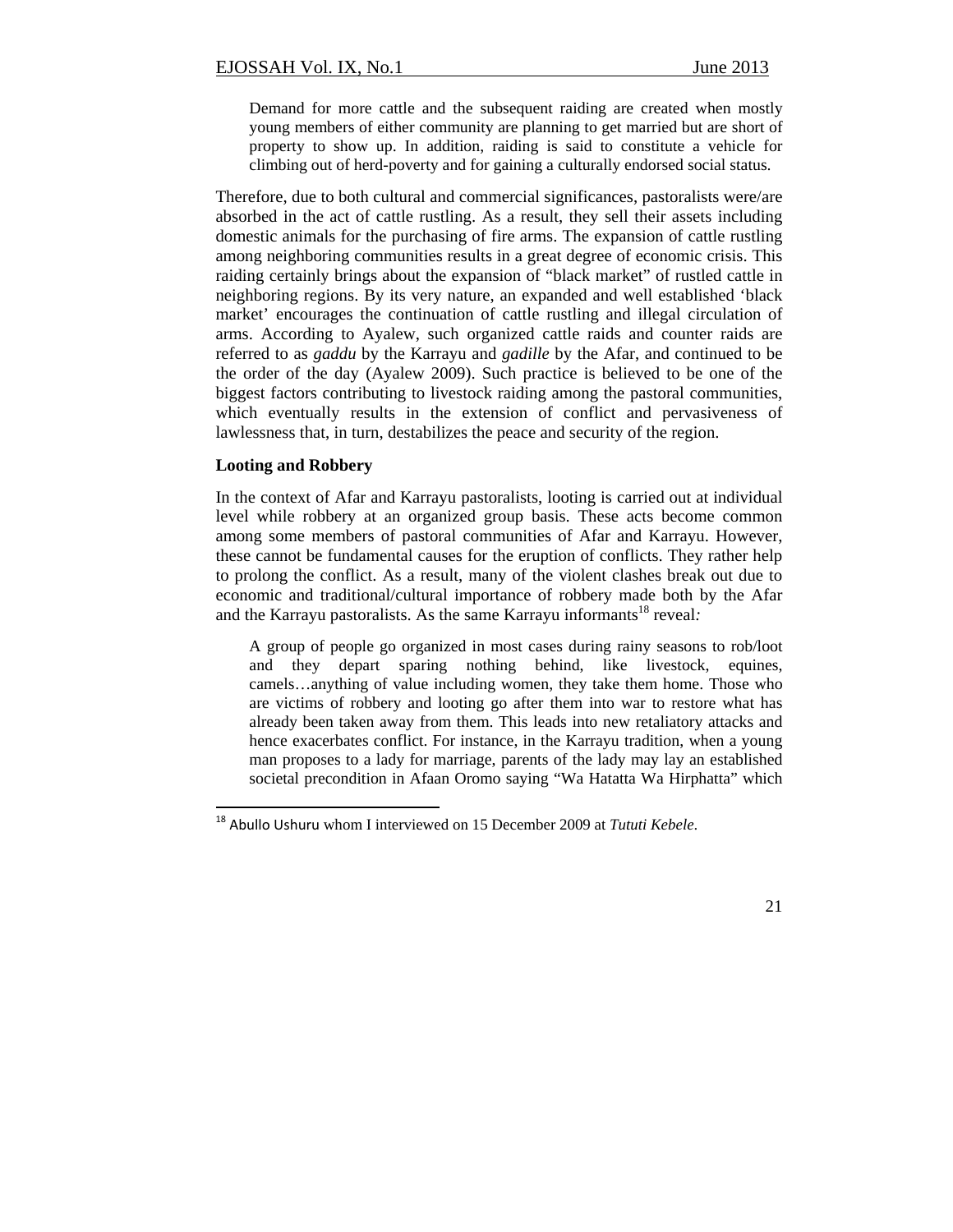literally means on occasions of food shortage at home, is the would be husband capable to bring any looted food related belongings for his wife?

Therefore, I argue that, such societal expectation and the resultant positive reaction by the pastoral youth to this established social expectation has the potential to instigate the youths for looting either to get married or accumulate wealth. Conflicts become cyclical in the region as every youth is engaged in raiding/rustling either for wealth accumulation or for the purpose of fulfilling the traditional and cultural expectation of their respective community.

## **Drought and Famine**

Drought and famine are almost regular realities in the pastoralist way of life. Constant search for grazing land and water will reach its highest peak during drought and famine that would exacerbate the existing relations that pastoralists have among each other, and at times bloody clashes become a norm in situations like this. This is evidenced in Tadesse and Yonas who asserted that "separately conducted research and field interviews confirm that Issa incursion into Afar territory and Afar herders' movement into other groups' territory increases in times of drought, resulting in more frequent violent confrontations in most cases with the Issa"(Tadesse and Yonas 2007). In this regard, the need to accumulate herds after periods of animal losses due to droughts is usually presented as a strong motivation of inter-ethnic raids and violent pastoral conflicts. This convincing and logically consistent way of reasoning would mean that periods after droughts would show an increase in inter-ethnic raids because, many livestock deaths during droughts would lead to a greater motivation to restock through raiding others.

The key argument is built on the common belief that herd accumulation, for whatever cause and reasons, is one of the most important driving forces of conflicts within the two ethnic groups. The increased frequency and intensity of droughts in the past decades and associated heavy losses of livestock is believed to have increased the number of inter-ethnic conflicts and incidents of human killing in recent years as compared to the distant past<sup>19</sup>. However, there are clear indications that violent incidences occur much more often in rainy seasons and during relatively good years, as in dry seasons and during drought years. Thus, I argue that, drought and conflict have negative correlation. Therefore, had it been the drought and famine that leads pastoral groups into conflict; they would not have been fighting during rainy seasons.

<sup>19</sup> Mohammed Awel interviewed on 5 February 2010 in his office at *Semera*, Afar.

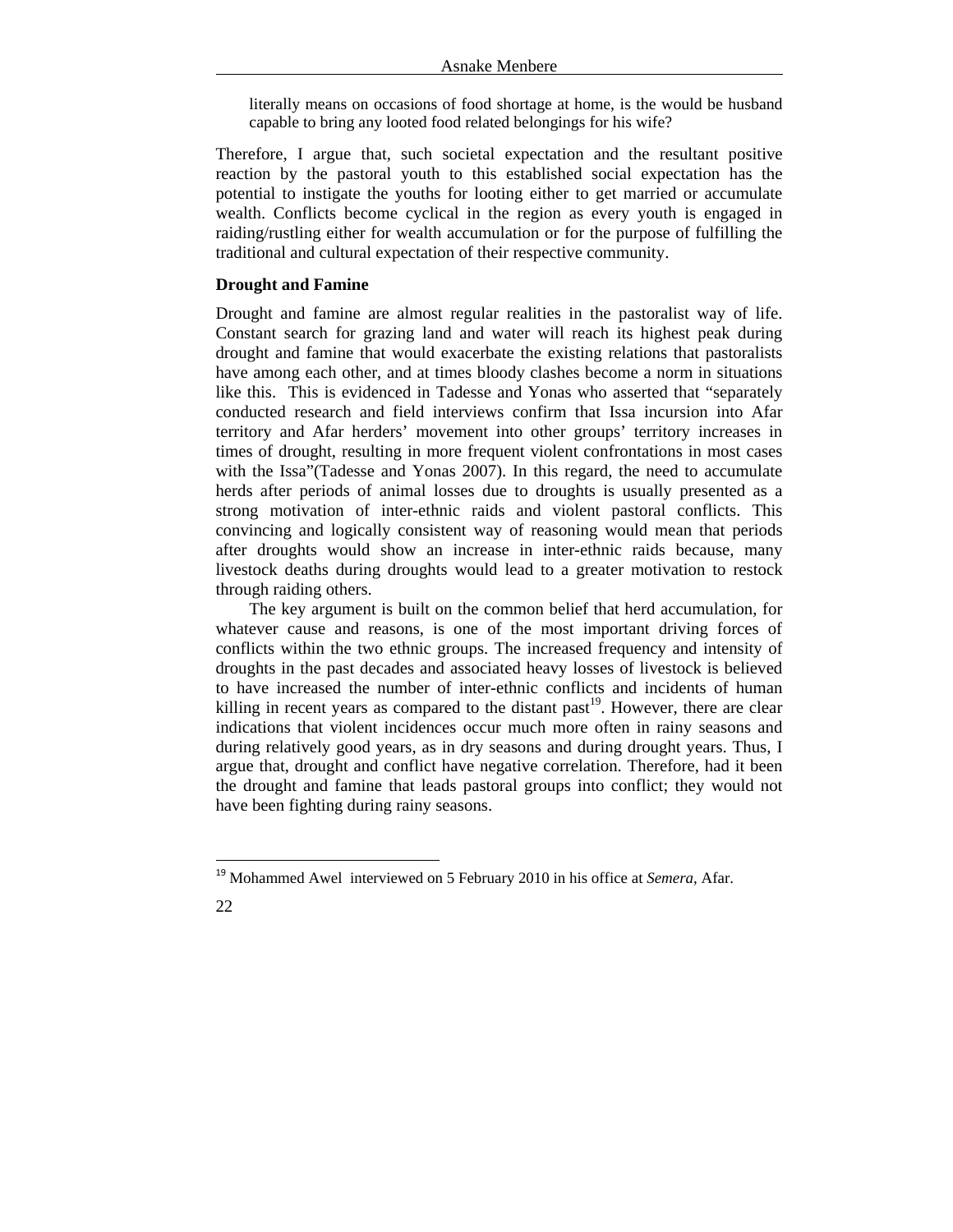#### **Spoilers**

The major spoilers in the inter-ethnic conflicts of Afar and Karrayu are the *Hawiya* clan of Somali ethnic group who were living together with the *Ittu* and Karrayu Oromo for many years. One of the Karrayu elders<sup>20</sup> asserted the destabilizing role of the *Hawiya* clan in the Afar-Karrayu relations in the following way:

Formerly this Hawiya clan of the Somali had been extremely hostile neighbors to Afar, and waged frequent armed conflict with them. But now-a-days, they have shifted alliances and started to live with the Afar clans. It is a recent phenomenon that the Hawiya at times deliberately spread fabricated lies that cause frequent and ferocious conflicts between the Karrayu Oromo and Afar more than before.

From the above statement one can understand that the involvement of external actors has a negative role in the relationship of the two groups and exacerbates conflicts. Besides the *Hawiya,* within the Karrayu and Afar communities, there are traditional fortune tellers who instigate their respective ethnic group to raid cattle and loot other 'enemy' belongings. Before the rustlers go to the 'enemy' destination, they make prior-agreement with their respective witchcrafts on the sharing of the would-be rustled, raided and stolen property. If a group succeeds following the recommendations of the fortune teller, then the rustlers or raiders share 25% of the looted property or cattle on the basis of prior concession to the witchcrafts. In both Afar and Karrayu societies, the fortune tellers have got acceptance because, they persuade the society that they have magical powers of bullet proofing. Thus, witchcrafts trigger conflicts by persuading the pastoral communities to go to war. For example, they encourage pastoral communities saying that "Now is your time, go and take away your land by chasing away the settlers found there." These fortune tellers are named as *Kalawale* and *Gilen* in Afar and Karrayu society, respectively.

<sup>20</sup> Sheik Mussa Waqo aged 48 is an elder and religious leader in the *Ittu* Oromo living in Kobo *Kebele* who recollects his memory on the negative role played by the *Hawiya* clan of Somali in destabilizing the relationship of Afar and Karrayu pastoralist. He is also a 6th grade student in *Lega Banti* Primary School. I interviewed him on 14 February 2010 at his home in kobo *Kebele*.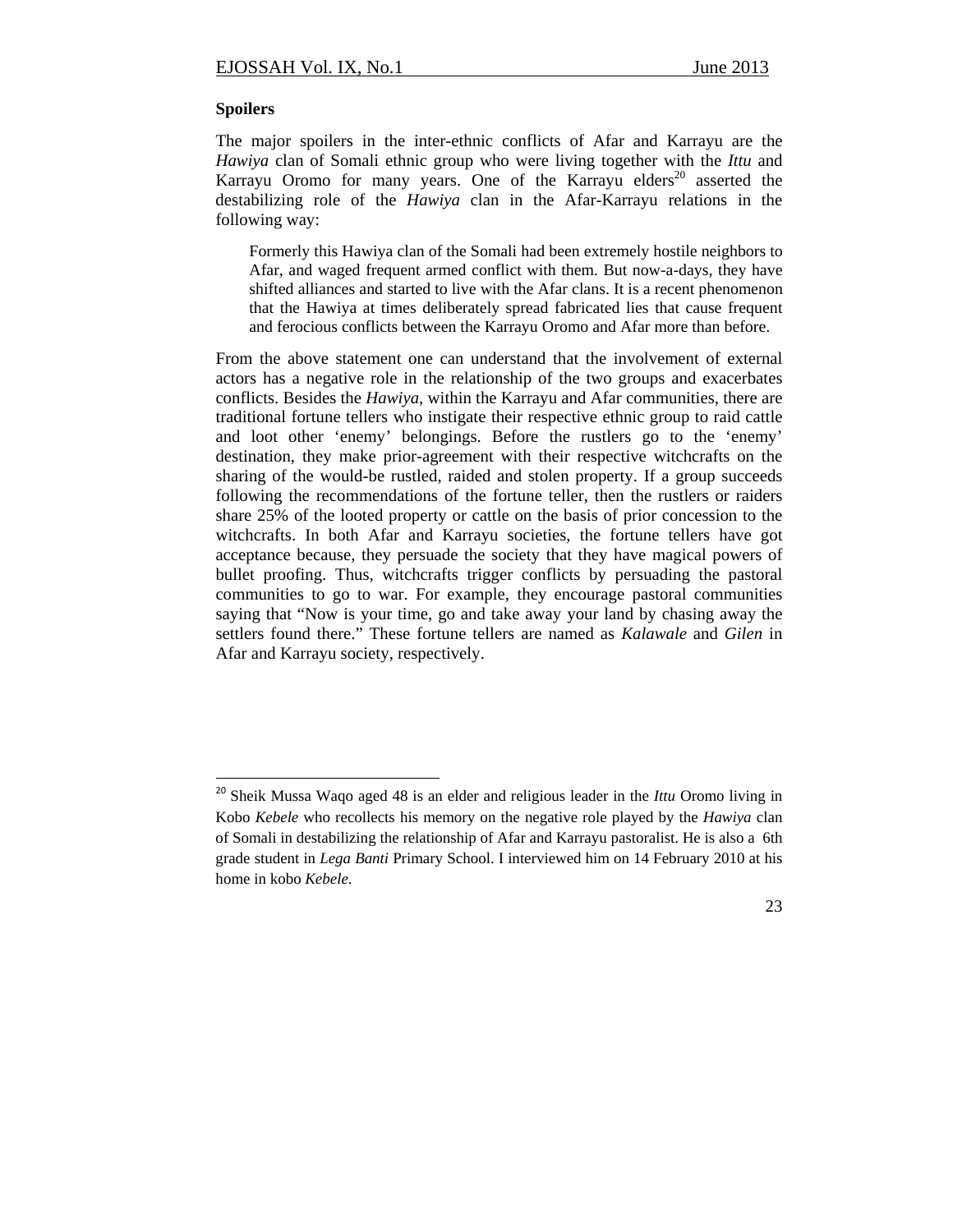## **Security Implications**

Afar-Karrayu conflicts have very significant lessons on the human security threats in the region; more so, on the Ethiopian state security and indeed sovereignty. However, no better outcome could be anticipated to deal for peace tolerating behavior of actors that compromises own sovereignty. But there could be as many common grounds as incompatibilities that are to be evaluated, weighed and judged against human and state security interests first and foremost as provided herein below.

First, in the age of international terrorism and cross border proliferation of weapons, perforated borders for human trafficking and of arms constitutes grave danger to national security and human welfare, especially where there is communal conflict in the periphery like Afar. The region can easily be transformed into anti-peace and insurgency dreamland. A container of Kalashnikov and explosives captured in *Wolenchity* and similar arms on thirtyfive camels' back on its way to *Semen Showa* were few among many which exhibit the imminent threat transported by outlaws and hence, too expensive an issue to overlook as simple pastoralist war over grass and water (Afar Zone 3 police report, 2006).

Secondly, the presence of unused vast land while every Awusa Afar are forced to migrate more than 300 km to *Shawa Robit* in Amhara Region of Oromia zone, looking for pasture and water often not welcome by Oromo pastoralists, agro-pastoralists, and along the way Amhara farmers are losing their livestock (Afar and Oromia Conflict Assessment document,2007). Conflicts arising from this are also challenges of Afar- Amhara regional relations. Due to the disputed status of Issa settlements, socio-economic activities are nonexistent. This has caused a lot of suffering to whoever is dwelling there. The question of food security as human security challenges the very existence of inhabitants of the area. Thus, ending up and transforming the conflict is to halt this scenario and domino spillover effect of conflict to other regions.

Thirdly, Afar-Karrayu conflict has long ceased to be only between them; the push effect from faraway places are setting time bomb in the highlander agriculturalists and pastoralists, as well as among pastoralist clans exacerbating challenges of life that many from lowlands choose illegal migration to Djibouti where they fall prey of armed insurgency recruits to fire back at the society they fled away from (Afar and Oromia Conflict Assessment document, 2007). In a nut shell, efforts on security matters in the country and the region have to transform themselves to address stated imminent national challenges.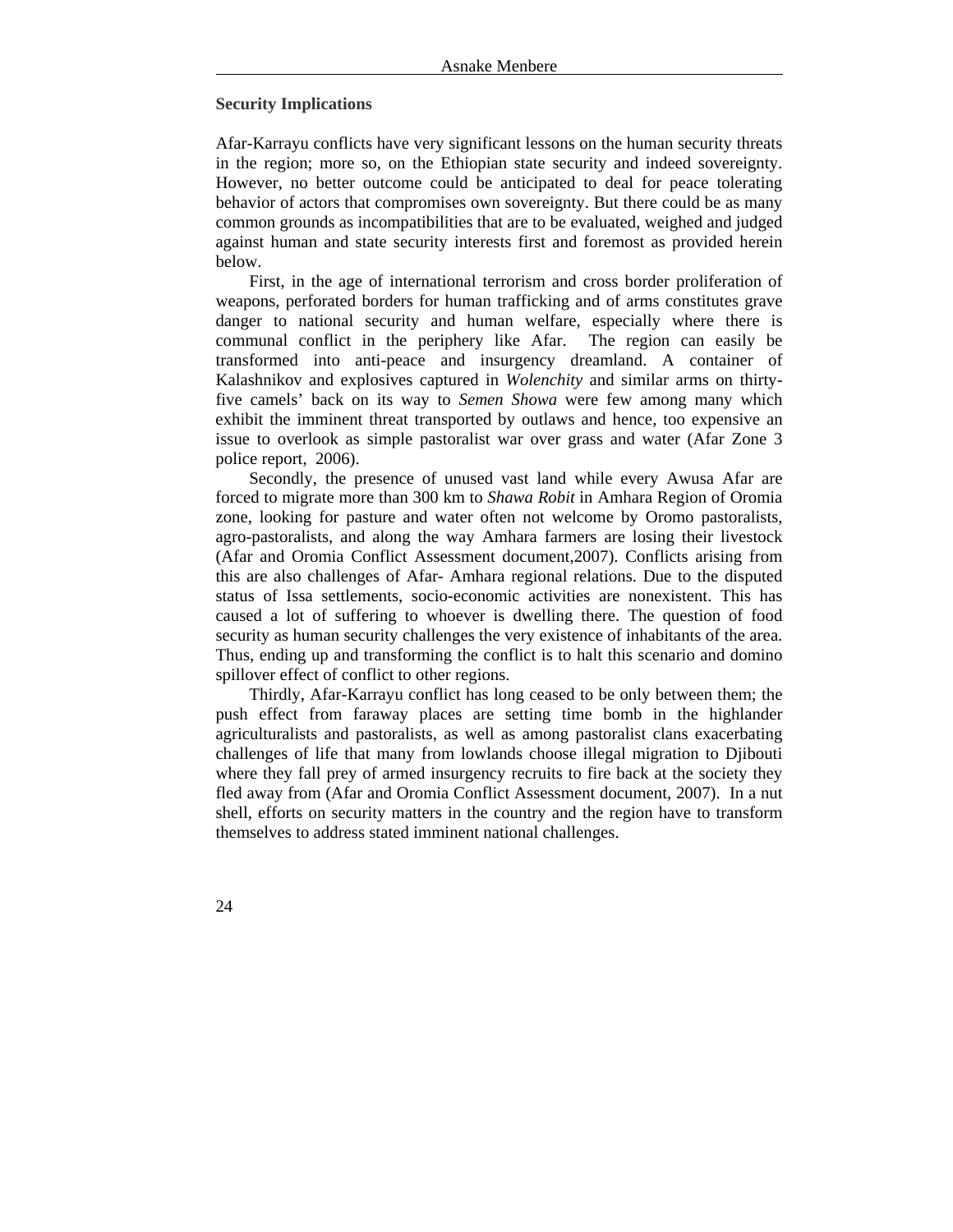# **Conclusion and Recommendations**

The Afar-Karrayu conflict does constitute pastoralist features but it is not all in all of a pastoralist nature. Behind seemingly resource needs which could have been accommodated by peaceful utilization of resources, there is a much bigger threat lurking behind what appears to many as a product of the less and ungoverned social setting of 'nomads'. However, evidences out in the open attest that the conflict involved even states as agents of chaos to which no state gives second thoughts. The threat in the past was to the ostensible extent, lawlessness but by now it is a touch of statelessness in the south east. The Ethiopian government has been facilitating bilateral traditionally negotiated solutions, sponsoring various peace and reconciliation constellations and stages but did not address the real problem as it desperately resorted to use of force in February 2007 in Gedamayto and Qmbulia, one among many distress mechanisms its predecessors adhered to.

The Ministry of Federal Affairs mandated authority over such matters to Conflict Early Warning Response Network (CEWARN) system in Ethiopia and other conflict centered programs are in lieu of the challenge and mindful of national implications of such threats at the national level. Nonetheless, sluggish decision making processes at the House of Federations and the petitions logged by both regions in 2004 are still in limbo. That has been the case in the past in perpetuating, widening and transforming the nature of the conflict into the current level that calls for far exceeding transformation in national strategy of conflict management and transformation, critical study, exploration of essence of conflicts, and rapid response schemes.

Although rendering the right and just solutions for problems like Afar-Karrayu case may involve undoing deep rooted historical mistakes, however, efforts could be initiated to control aggravating contexts like illegal settlements, contraband, hit-and-run high way crimes and other related issues to build confidence in responsiveness of government. Institutional mechanisms of monitoring and controlling fully committed to Afar-Karrayu agenda at all levels of governmental and societal organization has to be established to render, in cooperation with the Ministry of Federal Affairs, up to date actual development of change and renewal, hopes and frustrations, threats and opportunities. Hence, working directly with the public at grass roots level has to be established as a major direction and approach to avoid misinformed judgments.

At structural level, the lopsided power relationship between Karrayu and Afar - the basic underlying context - unmanaged arms proliferation and illegal settlement at strategic spots have widened power gaps ensuring the continuity of violent conflict. Legal mechanisms have to be established to give final solution. To reduce other destructive forces like agents of the Eritrean government and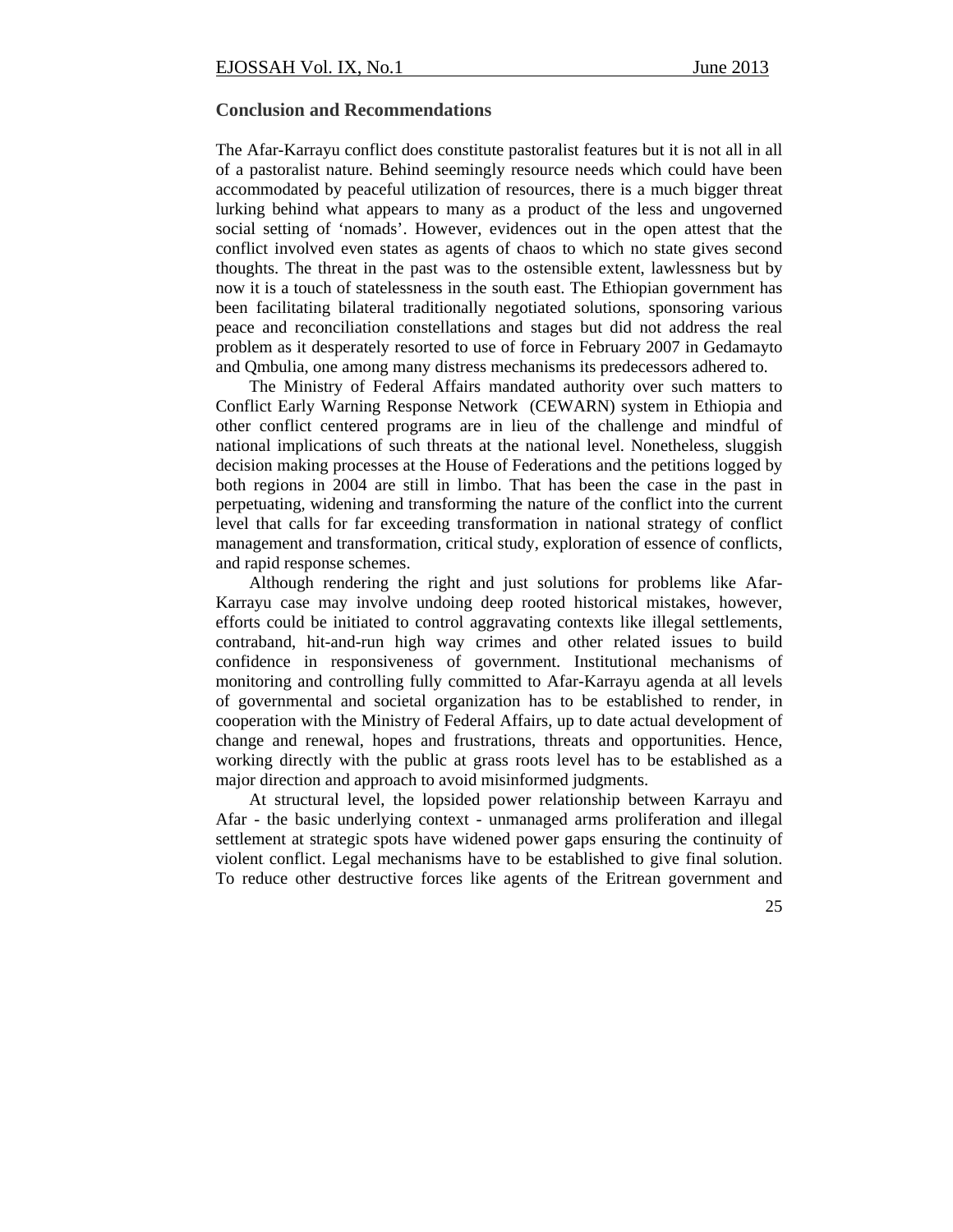jihadists from Somalia the best strategy has to be generated from the amelioration of poverty, livelihood sustainability and confidence building efforts at all levels within the country. This would require rigorous efforts to effect attitudinal transformation at group and individual levels which may take long years to come. Yet, basic claims and fears of both groups such as on the Afar part the restoration of pre-1964 boundary and the return of those who were evicted from their old domicile, and Karrayu claim for resources need can be through successive bilateral binding agreements and impartial legal decisions, implemented without causing further socio-economic and humanitarian crises in the region.

Besides, structurally imbedded stereotypes, enmity and resentments to gradually reduce to manageable level should involve active participation of political, clan, spiritual leaders, women and the youth. Traditional age old practices and norms governing access to and ownership of natural resources has to be as might be necessary adopted and contextualized to current realities and integrated with state legal promulgations that are vital to determine clear cut limits of administration.

## **References**

- Asnake Menbere. 1994. Federalism and its Implementation: The Ethiopian Experience. Addis Ababa: FSS.
- Alemmaya Mulugeta and Tobias, Hageman. 2008."Governing Violence in the Pastoralist Space": Karrayu and State notions of Cattle Raiding in the Ethiopian Awash Valley. *Afrika Focus,* No. 2.
- Ayalew Gebre.1993. "Arbore intertribal Relations: An Historical Account". In Richard. H*.(eds) Pastoralism, Ethnicity and the State in Ethiopia.* Institute of Social Studies, The Hague: HAAN Publishing and IFAA.
	- \_\_\_\_\_\_\_\_ .2001. "Conflict Management, Resolution and Institution among the Karrayu and their neighbors" in Mohamed Salih et al (eds.) *African Pastoralism: Conflict*, *Institutions and Government*. Pluto press.
	- \_\_\_\_\_\_\_\_\_\_.2001. *Pastoralism under Pressure: Land alienation and pastoral transformations among the Karrayu of Eastern Ethiopia, 1941 to the present.* The Netherlands: Shaker publishing.
	- \_\_\_\_\_\_\_\_\_\_.2009. *Intergroup Conflict, the Role of Pastoral Youths and Small Arms Proliferation in nomadic areas of Ethiopia: The Case of the Karrayu and their Neighbors in the Upper Awash Valley Region*: OSSREA.
- Azar, E. 1990.The Management of Protracted Social Conflict, Aldershot: Dartmouth. P.140.
- 26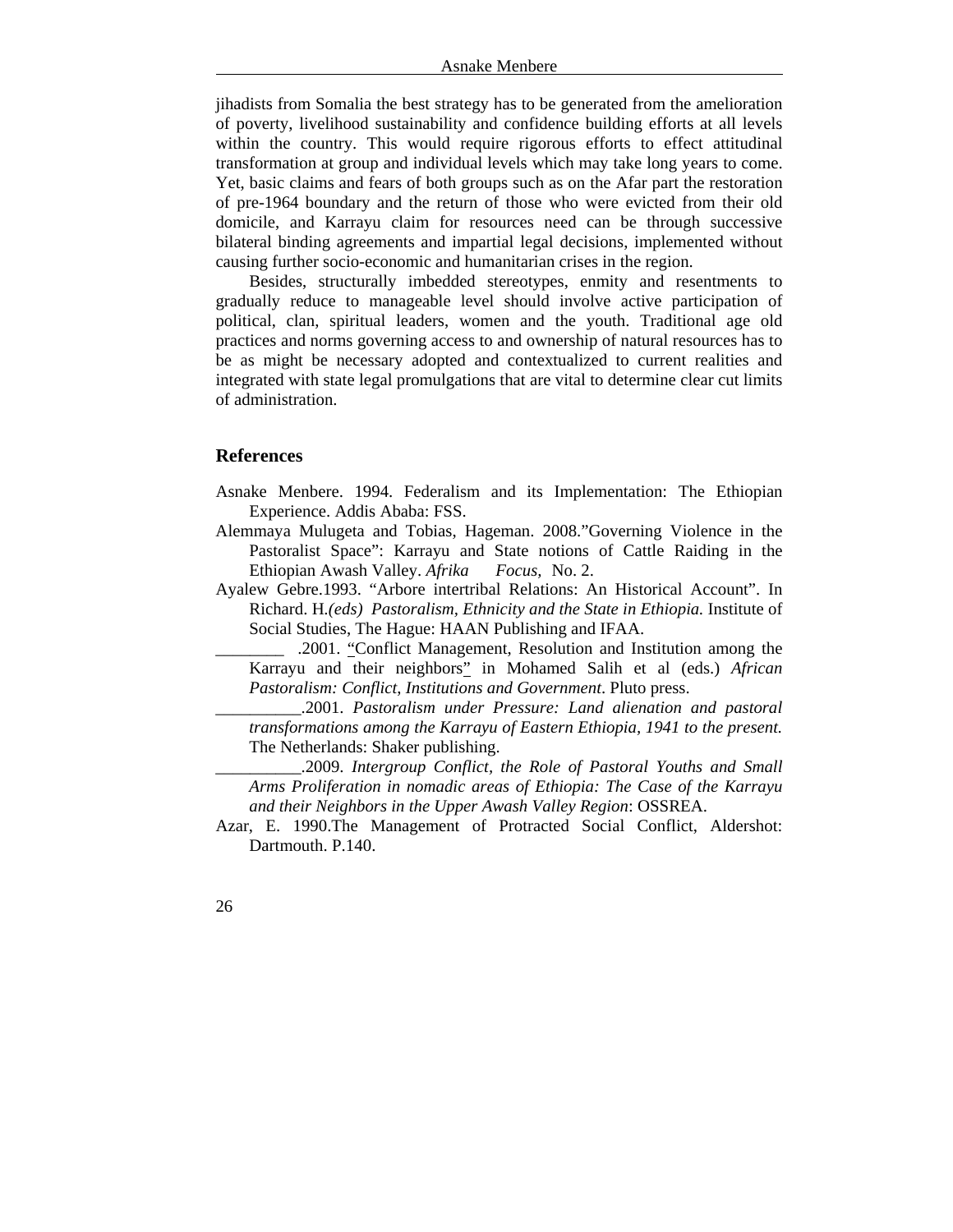- Bahru Zewde 2008. *Society, State and History. Selected Essays.* Addis Ababa: Addis Ababa University Press.
- Bekele Hundie. 2008. Property Rights among Afar Pastoralists of Northeastern Ethiopia: Forms, Changes and Conflicts. Humboldt University: Berlin
- Buli Edjeta .2001. The Socio-Economic Dimensions of Development Induced Impoverishment: The Case of the Karrayu Oromo of Middle Awash Valley. Published MA thesis in Social Anthropology: AAU
- Colie,J. 2005. "Pastoralist Conflicts":Change and Transformation.PP.23-6
- Colleir, Paul. 2007. *The Bottom Billion*: *Why the Poor Countries are Failing and What can be done about it*. New York: Oxford University Press.
- Department for International Development (DFID) 2002. Conducting conflict assessment: guide notes. United Kingdom.
- CSA .2007. Summary and Statistical Report of the 2007 Population and Housing Census; FDRE Population Commission: Addis Ababa.
- Gamaledin, M. 1993. "The decline of Afar pastoralism" *(*eds) In J.Markakis and ISS. *Conflict and the Decline of Pastoralism in the Horn of Africa.* Published article.
- Getachew Kassa .2001. "Resource and Conflict among the Afar in Northeast Ethiopia" (eds) in M.A. Mohamed Salih, Ton Diez and Abdel Ghaffar Mohamed *Scarcity and conflict in pastoral areas*: OSSREA.
- Goodhand and Hulme. 1999*.* "From Wars to Complex Political Emergencies": *Understanding Conflict and Peace Building in the New World Order. Third World Quarterly, 20(1)13-26)* quoted in King Mary. E and Ebrima Sall ed. 2005 peace research for Africa: a critical essay on methodology. P. 94
- Hagman, Tobias, 2005a. Challenges of decentralization in Ethiopia's Somali region. Briefing for ROAPE 32
- Helland, J. 2006. "Pastoral land Tenure in Ethiopia" in *Collogue International Lesfrontieres de la Question Foncier- At the Frontier of Land Issues*; Montpellier, Bergen: Norway.
- Homer-Dixon, T. F. 1991. *On the Threshold: Environmental Changes as Causes of Acute Conflict*: International Security.
- Irungu, P and Omiti, J.2002. *Institutional and Policy Issues Relevant to Pastoral development in Kenya.* Institute of Policy Analysis and Research, Nairobi: Kenya.
- Janice Gross Stain. 1996. Image, Identity and the Resolution of violent conflict p.162
- Joint Report. 2007. *Conflicts in Neighboring Zones of Oromia and Afar National and Regional Government (Amharic version).*
- Journal of African Conflict. 2004. Pastoralist Conflict and Ecological Challenges.